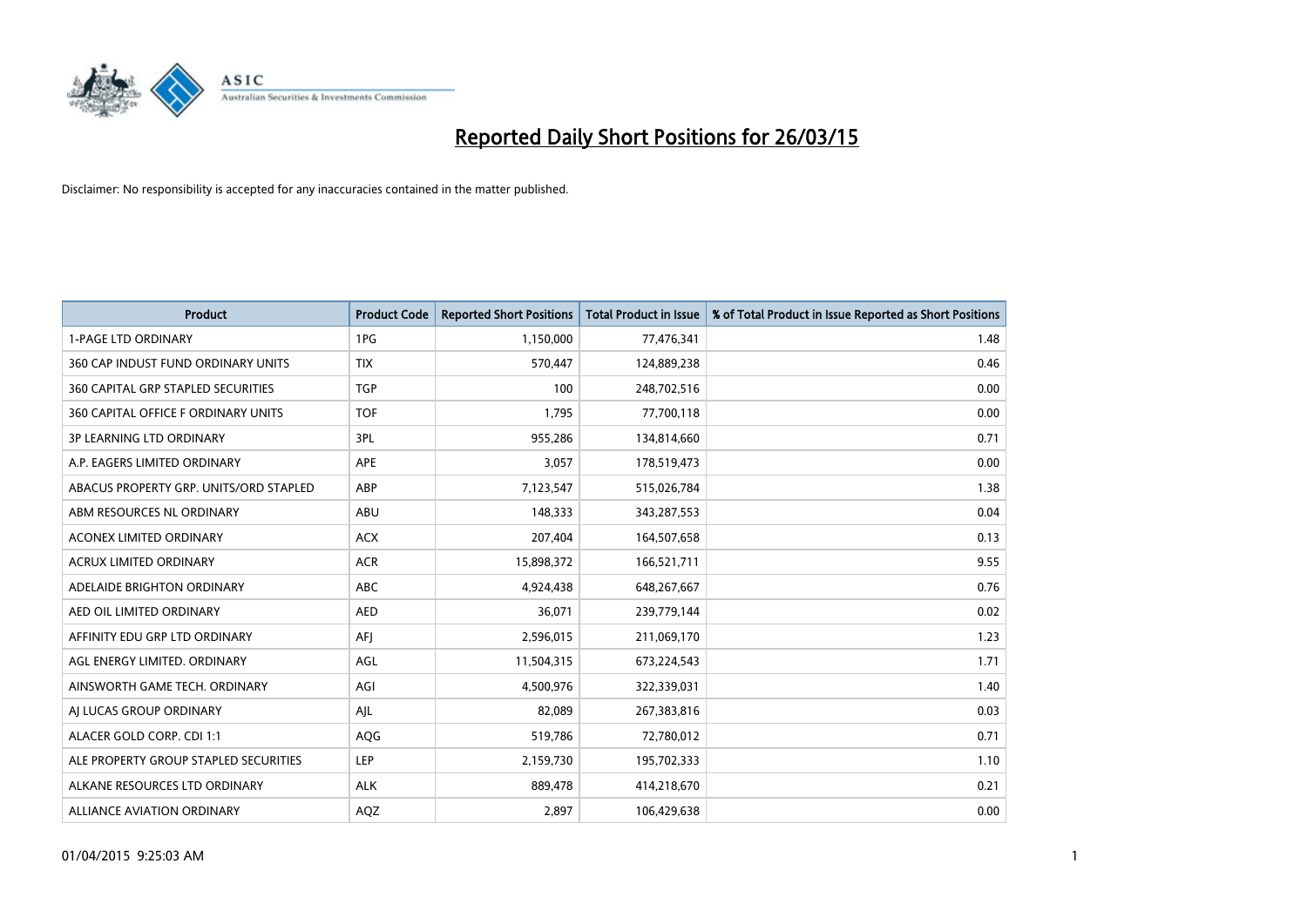

| <b>Product</b>                          | <b>Product Code</b> | <b>Reported Short Positions</b> | <b>Total Product in Issue</b> | % of Total Product in Issue Reported as Short Positions |
|-----------------------------------------|---------------------|---------------------------------|-------------------------------|---------------------------------------------------------|
| ALLIANCE RESOURCES ORDINARY             | AGS                 | 2                               | 400,816,419                   | 0.00                                                    |
| ALS LTD ORDINARY                        | <b>ALQ</b>          | 32,562,274                      | 407,246,306                   | 8.00                                                    |
| ALTIUM LIMITED ORDINARY                 | <b>ALU</b>          | 448,794                         | 129,272,762                   | 0.35                                                    |
| ALUMINA LIMITED ORDINARY                | <b>AWC</b>          | 19,602,751                      | 2,806,225,615                 | 0.70                                                    |
| AMALGAMATED HOLDINGS ORDINARY           | AHD                 | 4,190                           | 157,983,073                   | 0.00                                                    |
| AMCOM TELECOMM, ORDINARY                | AMM                 | 5,047,690                       | 266,399,148                   | 1.89                                                    |
| AMCOR LIMITED ORDINARY                  | AMC                 | 3,690,949                       | 1,206,684,923                 | 0.31                                                    |
| AMP LIMITED ORDINARY                    | AMP                 | 7,408,301                       | 2,957,737,964                 | 0.25                                                    |
| ANSELL LIMITED ORDINARY                 | <b>ANN</b>          | 2,899,078                       | 153,139,924                   | 1.89                                                    |
| ANTARES ENERGY LTD ORDINARY             | AZZ                 | 306,433                         | 241,500,000                   | 0.13                                                    |
| ANZ BANKING GRP LTD ORDINARY            | ANZ                 | 21,236,997                      | 2,765,980,222                 | 0.77                                                    |
| APA GROUP STAPLED SECURITIES            | APA                 | 8,445,125                       | 1,114,307,369                 | 0.76                                                    |
| APN NEWS & MEDIA ORDINARY               | <b>APN</b>          | 314,128                         | 1,029,041,356                 | 0.03                                                    |
| APN OUTDOOR GRP ORDINARY                | <b>APO</b>          | 190,538                         | 166,614,509                   | 0.11                                                    |
| AQUARIUS PLATINUM. ORDINARY             | AQP                 | 2,708,490                       | 1,502,695,183                 | 0.18                                                    |
| ARAFURA RESOURCE LTD ORDINARY           | ARU                 | 2,000                           | 441,270,644                   | 0.00                                                    |
| ARB CORPORATION ORDINARY                | ARP                 | 923,191                         | 79,156,214                    | 1.17                                                    |
| ARDENT LEISURE GROUP STAPLED SECURITIES | AAD                 | 8,905,385                       | 442,322,106                   | 2.01                                                    |
| ARENA REIT. STAPLED                     | <b>ARF</b>          | 448,883                         | 227,574,183                   | 0.20                                                    |
| ARISTOCRAT LEISURE ORDINARY             | ALL                 | 644,732                         | 633,822,253                   | 0.10                                                    |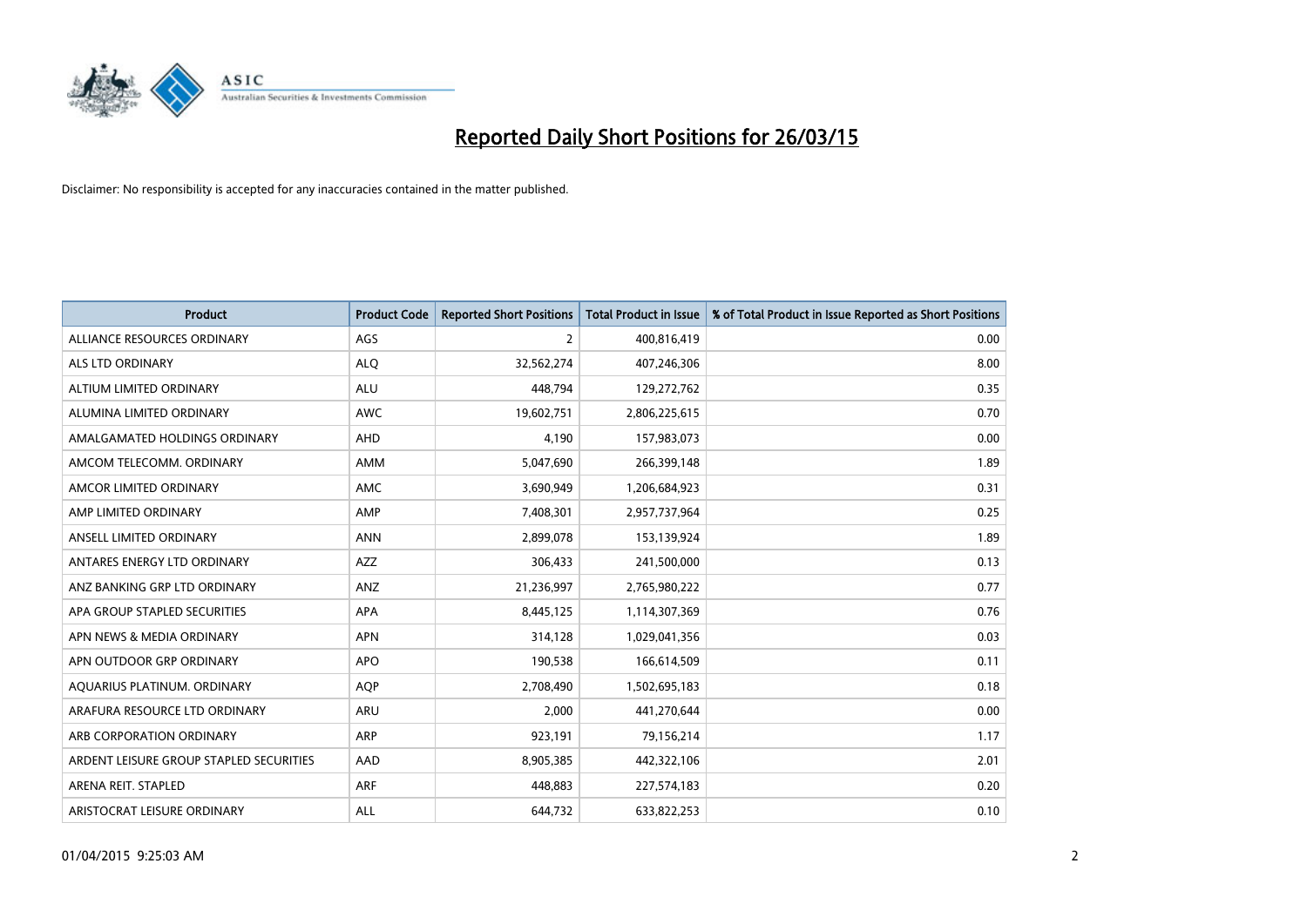

| <b>Product</b>                            | <b>Product Code</b> | <b>Reported Short Positions</b> | <b>Total Product in Issue</b> | % of Total Product in Issue Reported as Short Positions |
|-------------------------------------------|---------------------|---------------------------------|-------------------------------|---------------------------------------------------------|
| ARRIUM LTD ORDINARY                       | ARI                 | 171,176,973                     | 2,937,293,755                 | 5.83                                                    |
| ASALEO CARE LIMITED ORDINARY              | AHY                 | 5,616,470                       | 603,469,434                   | 0.93                                                    |
| ASCIANO LIMITED ORDINARY                  | <b>AIO</b>          | 6,067,503                       | 975,385,664                   | 0.62                                                    |
| ASHLEY SERVICES GRP ORDINARY              | <b>ASH</b>          | 498,972                         | 150,000,000                   | 0.33                                                    |
| ASPEN GROUP ORD/UNITS STAPLED             | APZ                 | 33,635                          | 113,183,450                   | 0.03                                                    |
| ASPIRE MINING LTD ORDINARY                | <b>AKM</b>          | 800,001                         | 703,463,306                   | 0.11                                                    |
| ASTRO JAP PROP GROUP STAPLED US PROHIBIT. | AJA                 | 101,182                         | 65,831,017                    | 0.15                                                    |
| ASX LIMITED ORDINARY                      | ASX                 | 4,138,318                       | 193,595,162                   | 2.14                                                    |
| ATLAS IRON LIMITED ORDINARY               | <b>AGO</b>          | 92,796,791                      | 919,475,619                   | 10.09                                                   |
| AUCKLAND INTERNATION ORDINARY             | <b>AIA</b>          | 103,727                         | 1,190,484,097                 | 0.01                                                    |
| AURELIA METALS LTD ORDINARY               | AMI                 | 1,000                           | 387,295,188                   | 0.00                                                    |
| AURIZON HOLDINGS LTD ORDINARY             | AZJ                 | 5,296,010                       | 2,123,934,162                 | 0.25                                                    |
| AUSDRILL LIMITED ORDINARY                 | ASL                 | 17,507,370                      | 312,277,224                   | 5.61                                                    |
| AUSENCO LIMITED ORDINARY                  | AAX                 | 405,952                         | 168,449,799                   | 0.24                                                    |
| AUSNET SERVICES STAPLED SECURITIES        | AST                 | 29,940,828                      | 3,466,913,009                 | 0.86                                                    |
| AUST CAREERS NETWORK ORDINARY             | <b>ACO</b>          | 500,000                         | 83,748,775                    | 0.60                                                    |
| AUST INDUSTRIAL REIT UNIT                 | ANI                 | 41,020                          | 96,288,031                    | 0.04                                                    |
| AUST VINTAGE LTD ORDINARY                 | <b>AVG</b>          | 100,001                         | 232,141,382                   | 0.04                                                    |
| <b>AUSTAL LIMITED ORDINARY</b>            | ASB                 | 328,804                         | 346,865,169                   | 0.09                                                    |
| AUSTBROKERS HOLDINGS ORDINARY             | <b>AUB</b>          | 110,401                         | 61,740,597                    | 0.18                                                    |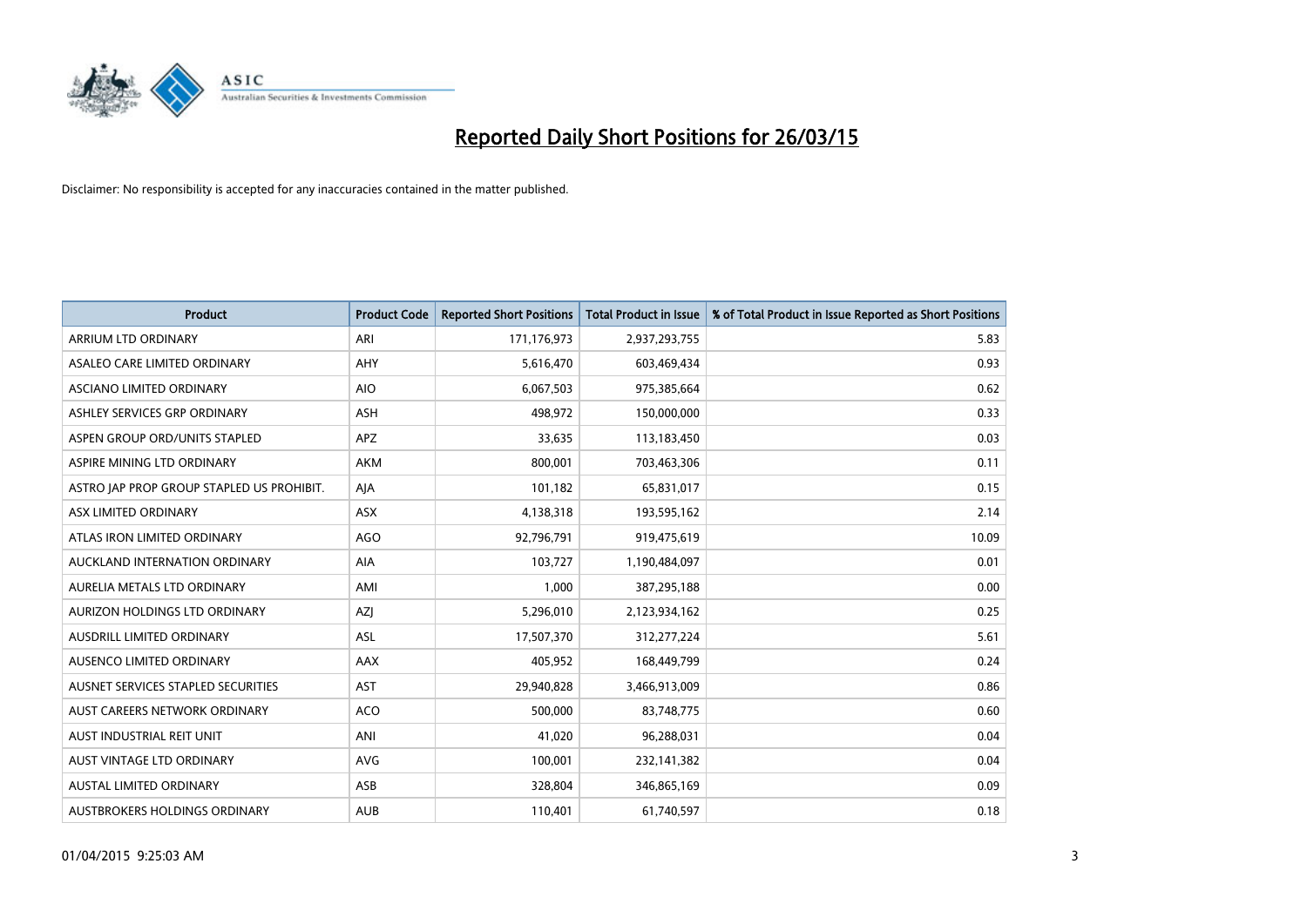

| <b>Product</b>                    | <b>Product Code</b> | <b>Reported Short Positions</b> | <b>Total Product in Issue</b> | % of Total Product in Issue Reported as Short Positions |
|-----------------------------------|---------------------|---------------------------------|-------------------------------|---------------------------------------------------------|
| AUSTEX OIL LIMITED ORDINARY       | <b>AOK</b>          | 62,000                          | 558,571,402                   | 0.01                                                    |
| AUSTIN ENGINEERING ORDINARY       | ANG                 | 391,662                         | 84,274,004                    | 0.46                                                    |
| AUSTIN EXPLORATION ORDINARY       | <b>AKK</b>          | 6,584,383                       | 332,607,790                   | 1.98                                                    |
| AUSTRALIAN AGRICULT. ORDINARY     | AAC                 | 6,439,146                       | 532,824,721                   | 1.21                                                    |
| AUSTRALIAN PHARM, ORDINARY        | API                 | 4,297,690                       | 488,115,883                   | 0.88                                                    |
| AUTOMOTIVE HOLDINGS ORDINARY      | AHE                 | 2,472,597                       | 306,437,941                   | 0.81                                                    |
| AVANCO RESOURCES LTD ORDINARY     | AVB                 | 1                               | 1,661,675,855                 | 0.00                                                    |
| AVEO GROUP STAPLED SECURITIES     | AOG                 | 532,019                         | 499,484,314                   | 0.11                                                    |
| AWE LIMITED ORDINARY              | <b>AWE</b>          | 32,978,127                      | 525,861,050                   | 6.27                                                    |
| <b>AZONTO PET LTD ORDINARY</b>    | APY                 | 1                               | 1,159,375,100                 | 0.00                                                    |
| AZUMAH RESOURCES ORDINARY         | <b>AZM</b>          | $\mathbf{1}$                    | 393,850,639                   | 0.00                                                    |
| <b>BANDANNA ENERGY ORDINARY</b>   | <b>BND</b>          | 17,540,654                      | 528,481,199                   | 3.32                                                    |
| BANK OF QUEENSLAND. ORDINARY      | <b>BOQ</b>          | 4,737,896                       | 366,982,047                   | 1.29                                                    |
| <b>BASE RES LIMITED ORDINARY</b>  | <b>BSE</b>          | 332,868                         | 563,902,771                   | 0.06                                                    |
| <b>BATHURST RES LTD. ORDINARY</b> | <b>BRL</b>          | 207,998                         | 947,828,434                   | 0.02                                                    |
| <b>BC IRON LIMITED ORDINARY</b>   | <b>BCI</b>          | 11,367,875                      | 196,196,992                   | 5.79                                                    |
| BEACH ENERGY LIMITED ORDINARY     | <b>BPT</b>          | 48,558,838                      | 1,297,496,886                 | 3.74                                                    |
| BEACON LIGHTING GRP ORDINARY      | <b>BLX</b>          | 1,000                           | 215,075,927                   | 0.00                                                    |
| BEADELL RESOURCE LTD ORDINARY     | <b>BDR</b>          | 34,875,762                      | 798,657,280                   | 4.37                                                    |
| BEGA CHEESE LTD ORDINARY          | <b>BGA</b>          | 3,524,175                       | 152,602,945                   | 2.31                                                    |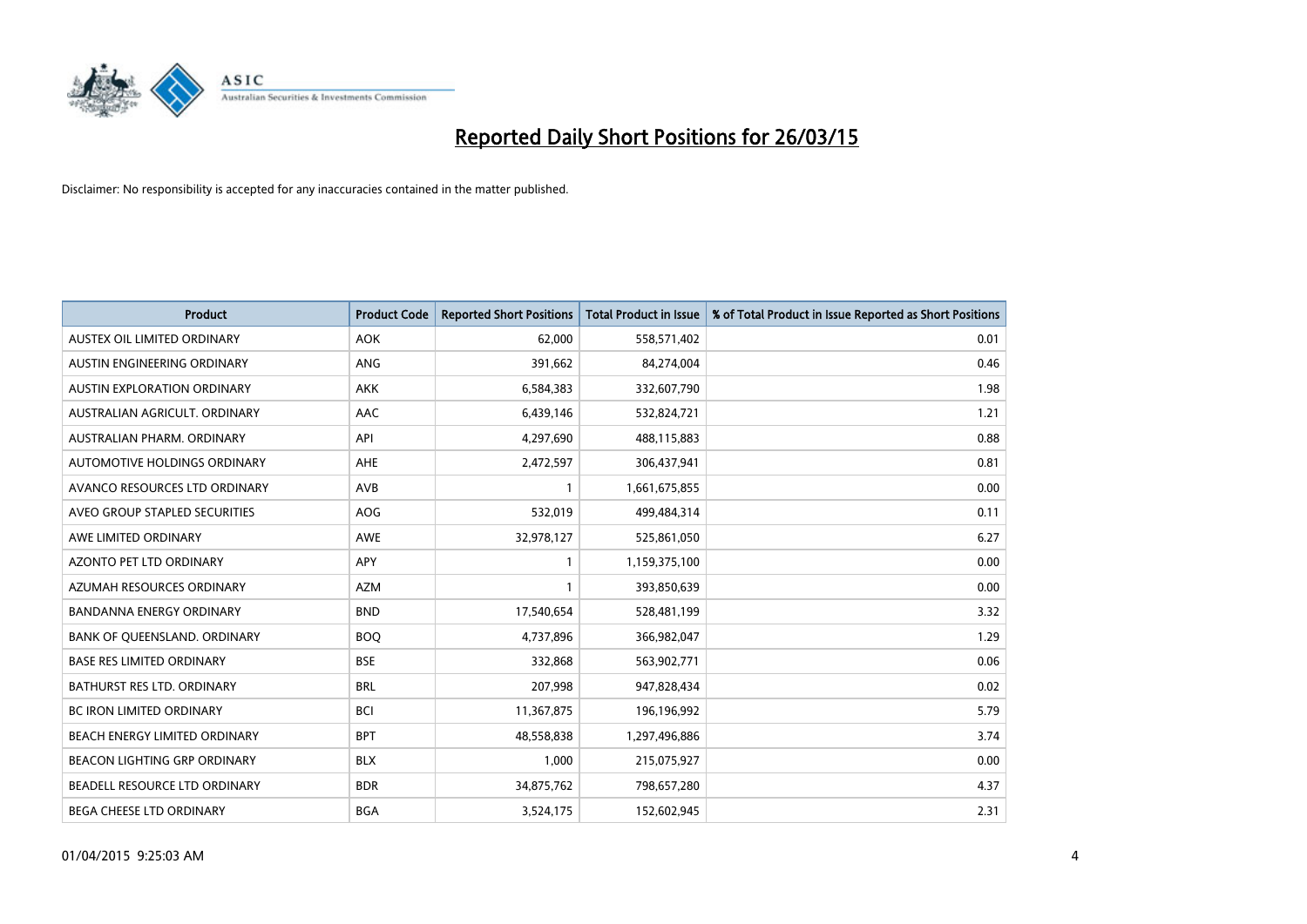

| <b>Product</b>                       | <b>Product Code</b> | <b>Reported Short Positions</b> | <b>Total Product in Issue</b> | % of Total Product in Issue Reported as Short Positions |
|--------------------------------------|---------------------|---------------------------------|-------------------------------|---------------------------------------------------------|
| BENDIGO AND ADELAIDE ORDINARY        | <b>BEN</b>          | 15,110,088                      | 450,953,890                   | 3.35                                                    |
| BERKELEY RESOURCES ORDINARY          | <b>BKY</b>          | 77,000                          | 180,361,323                   | 0.04                                                    |
| <b>BHP BILLITON LIMITED ORDINARY</b> | <b>BHP</b>          | 6,843,995                       | 3,211,691,105                 | 0.21                                                    |
| <b>BIGAIR GROUP LIMITED ORDINARY</b> | <b>BGL</b>          | 9,750                           | 174,826,438                   | 0.01                                                    |
| <b>BILLABONG ORDINARY</b>            | <b>BBG</b>          | 8,444,556                       | 990,370,034                   | 0.85                                                    |
| <b>BIONOMICS LIMITED ORDINARY</b>    | <b>BNO</b>          | 25,362                          | 417,751,687                   | 0.01                                                    |
| <b>BLACKHAM RESOURCES ORDINARY</b>   | <b>BLK</b>          | 1,688,683                       | 178,162,680                   | 0.95                                                    |
| <b>BLUE ENERGY LIMITED ORDINARY</b>  | <b>BUL</b>          | 50,000                          | 1,140,993,237                 | 0.00                                                    |
| <b>BLUESCOPE STEEL LTD ORDINARY</b>  | <b>BSL</b>          | 4,027,245                       | 565,225,282                   | 0.71                                                    |
| <b>BOART LONGYEAR ORDINARY</b>       | <b>BLY</b>          | 10,954,482                      | 930,864,944                   | 1.18                                                    |
| <b>BORA BORA RESOURCES ORDINARY</b>  | <b>BBR</b>          | 247,808                         | 35,970,000                    | 0.69                                                    |
| <b>BORAL LIMITED, ORDINARY</b>       | <b>BLD</b>          | 9,465,147                       | 782,736,249                   | 1.21                                                    |
| <b>BRADKEN LIMITED ORDINARY</b>      | <b>BKN</b>          | 5,089,655                       | 171,027,249                   | 2.98                                                    |
| <b>BRAMBLES LIMITED ORDINARY</b>     | <b>BXB</b>          | 11,668,627                      | 1,566,303,366                 | 0.74                                                    |
| BREVILLE GROUP LTD ORDINARY          | <b>BRG</b>          | 3,770,592                       | 130,095,322                   | 2.90                                                    |
| <b>BRICKWORKS LIMITED ORDINARY</b>   | <b>BKW</b>          | 31,571                          | 148,403,478                   | 0.02                                                    |
| BT INVESTMENT MNGMNT ORDINARY        | <b>BTT</b>          | 157,231                         | 292,408,424                   | 0.05                                                    |
| <b>BURSON GROUP LTD ORDINARY</b>     | <b>BAP</b>          | 751,210                         | 163,585,666                   | 0.46                                                    |
| <b>BURU ENERGY ORDINARY</b>          | <b>BRU</b>          | 15, 112, 745                    | 339,997,078                   | 4.44                                                    |
| <b>BWP TRUST ORDINARY UNITS</b>      | <b>BWP</b>          | 16,736,712                      | 642,383,803                   | 2.61                                                    |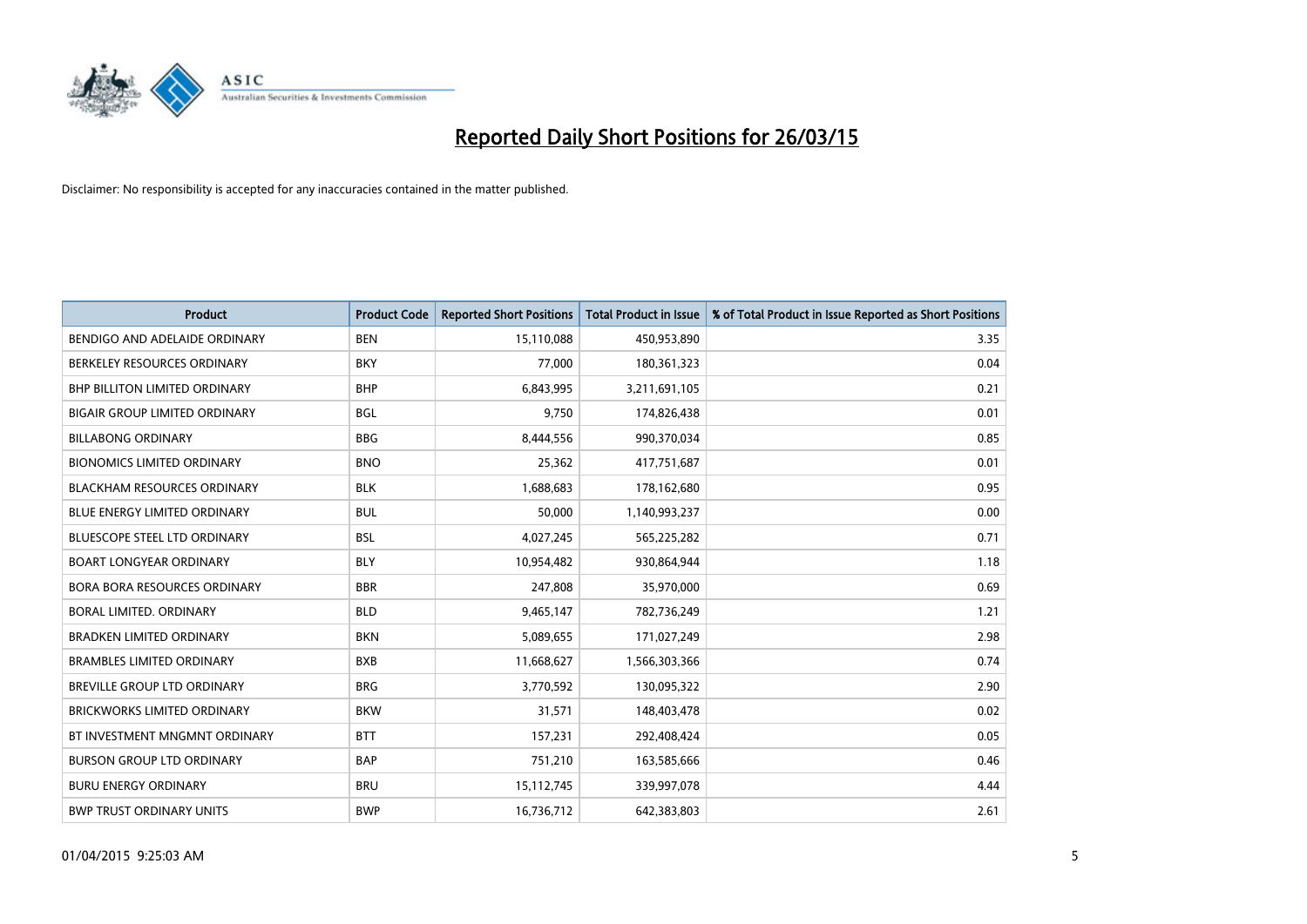

| <b>Product</b>                          | <b>Product Code</b> | <b>Reported Short Positions</b> | <b>Total Product in Issue</b> | % of Total Product in Issue Reported as Short Positions |
|-----------------------------------------|---------------------|---------------------------------|-------------------------------|---------------------------------------------------------|
| <b>CABCHARGE AUSTRALIA ORDINARY</b>     | CAB                 | 8,070,222                       | 120,430,683                   | 6.70                                                    |
| <b>CADENCE CAPITAL ORDINARY</b>         | <b>CDM</b>          | 170,000                         | 207,639,012                   | 0.08                                                    |
| CALTEX AUSTRALIA ORDINARY               | <b>CTX</b>          | 1,033,232                       | 270,000,000                   | 0.38                                                    |
| CAPE LAMBERT RES LTD ORDINARY           | <b>CFE</b>          | 280,137                         | 626,686,586                   | 0.04                                                    |
| <b>CAPITOL HEALTH ORDINARY</b>          | CAI                 | 1,292,707                       | 522,280,212                   | 0.25                                                    |
| <b>CARDNO LIMITED ORDINARY</b>          | CDD                 | 17,141,842                      | 164,564,684                   | 10.42                                                   |
| <b>CARINDALE PROPERTY UNIT</b>          | <b>CDP</b>          | 8,823                           | 70,000,000                    | 0.01                                                    |
| CARNARVON PETROLEUM ORDINARY            | <b>CVN</b>          | 2,147,257                       | 988,300,069                   | 0.22                                                    |
| <b>CARNEGIE WAVE ENERGY ORDINARY</b>    | <b>CWE</b>          | 62,500                          | 1,752,762,654                 | 0.00                                                    |
| CARSALES.COM LTD ORDINARY               | <b>CRZ</b>          | 190,518                         | 239,001,759                   | 0.08                                                    |
| CARSALES.COM LTD. ORDINARY              | CAR                 | 7,195,484                       | 239,001,759                   | 3.01                                                    |
| <b>CASH CONVERTERS ORDINARY</b>         | CCV                 | 9,850,592                       | 478,876,525                   | 2.06                                                    |
| CEDAR WOODS PROP. ORDINARY              | <b>CWP</b>          | 289,367                         | 78,336,371                    | 0.37                                                    |
| CENTRAL PETROLEUM ORDINARY              | <b>CTP</b>          | 10,999                          | 368,718,957                   | 0.00                                                    |
| CENTURIA METRO REIT STAPLED             | <b>CMA</b>          | 698,404                         | 71,500,158                    | 0.98                                                    |
| CHALLENGER LIMITED ORDINARY             | <b>CGF</b>          | 694,336                         | 569,725,821                   | 0.12                                                    |
| CHANDLER MACLEOD LTD ORDINARY           | <b>CMG</b>          | 25,466                          | 547,985,086                   | 0.00                                                    |
| CHARTER HALL GROUP STAPLED US PROHIBIT. | <b>CHC</b>          | 2,884,027                       | 359,342,032                   | 0.80                                                    |
| <b>CHARTER HALL RETAIL UNITS</b>        | <b>COR</b>          | 10,538,630                      | 375,554,374                   | 2.81                                                    |
| <b>CHORUS LIMITED ORDINARY</b>          | <b>CNU</b>          | 152,527                         | 396,369,767                   | 0.04                                                    |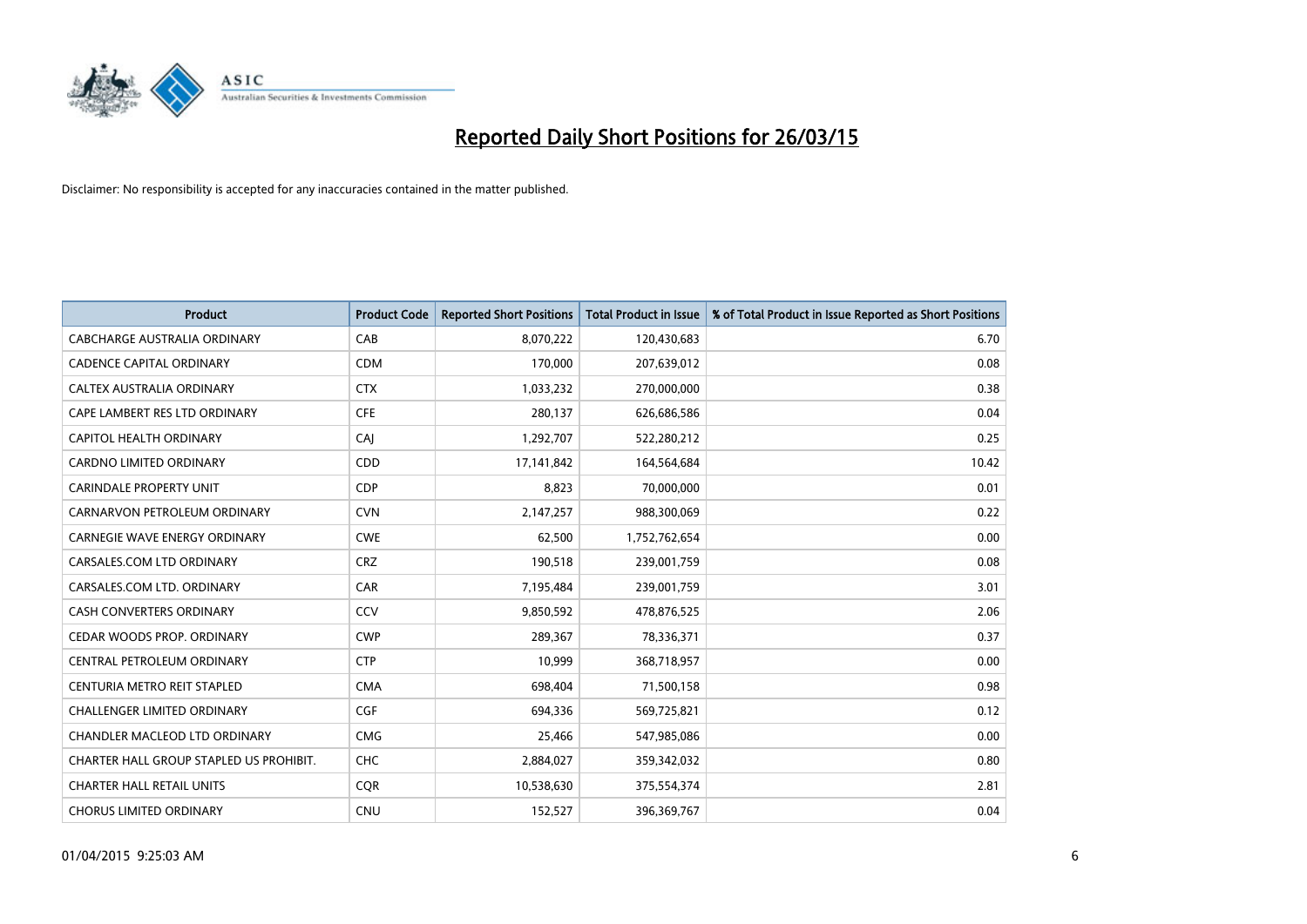

| <b>Product</b>                          | <b>Product Code</b> | <b>Reported Short Positions</b> | <b>Total Product in Issue</b> | % of Total Product in Issue Reported as Short Positions |
|-----------------------------------------|---------------------|---------------------------------|-------------------------------|---------------------------------------------------------|
| CLEARVIEW WEALTH LTD ORDINARY           | <b>CVW</b>          | 3,930                           | 581,111,182                   | 0.00                                                    |
| CLINUVEL PHARMACEUT. ORDINARY           | <b>CUV</b>          | 10,178                          | 44,554,787                    | 0.02                                                    |
| COAL OF AFRICA LTD ORDINARY             | <b>CZA</b>          | 426                             | 1,599,568,613                 | 0.00                                                    |
| COALSPUR MINES LTD ORDINARY             | <b>CPL</b>          | 8,480                           | 641,544,455                   | 0.00                                                    |
| COCA-COLA AMATIL ORDINARY               | <b>CCL</b>          | 18,880,293                      | 763,590,249                   | 2.47                                                    |
| <b>COCHLEAR LIMITED ORDINARY</b>        | <b>COH</b>          | 3,325,986                       | 57,081,775                    | 5.83                                                    |
| <b>COCKATOO COAL ORDINARY</b>           | <b>COK</b>          | 167,987                         | 67,034,894,842                | 0.00                                                    |
| <b>CODAN LIMITED ORDINARY</b>           | <b>CDA</b>          | 2,461                           | 177,063,244                   | 0.00                                                    |
| <b>COFFEY INTERNATIONAL ORDINARY</b>    | <b>COF</b>          | 6,075                           | 255,833,165                   | 0.00                                                    |
| <b>COLLECTION HOUSE ORDINARY</b>        | <b>CLH</b>          | 1,376,225                       | 130,443,227                   | 1.06                                                    |
| <b>COLLINS FOODS LTD ORDINARY</b>       | <b>CKF</b>          | 3,915                           | 93,000,003                    | 0.00                                                    |
| COMMONWEALTH BANK, ORDINARY             | <b>CBA</b>          | 11,640,319                      | 1,621,319,194                 | 0.72                                                    |
| <b>COMPASS RESOURCES ORDINARY</b>       | <b>CMR</b>          | 7,472                           | 1,403,744,100                 | 0.00                                                    |
| <b>COMPUTERSHARE LTD ORDINARY</b>       | <b>CPU</b>          | 5,157,025                       | 556,203,079                   | 0.93                                                    |
| <b>COOPER ENERGY LTD ORDINARY</b>       | <b>COE</b>          | 19,000                          | 331,905,323                   | 0.01                                                    |
| <b>CORP TRAVEL LIMITED ORDINARY</b>     | <b>CTD</b>          | 1,866,233                       | 96,993,355                    | 1.92                                                    |
| <b>COVENTRY GROUP ORDINARY</b>          | <b>CYG</b>          | 100,000                         | 37,836,479                    | 0.26                                                    |
| <b>COVER-MORE GRP LTD ORDINARY</b>      | <b>CVO</b>          | 9,038,470                       | 317,750,000                   | 2.84                                                    |
| <b>CREDIT CORP GROUP ORDINARY</b>       | <b>CCP</b>          | 277,792                         | 46,296,407                    | 0.60                                                    |
| <b>CROMWELL PROP STAPLED SECURITIES</b> | <b>CMW</b>          | 40,011,416                      | 1,737,728,114                 | 2.30                                                    |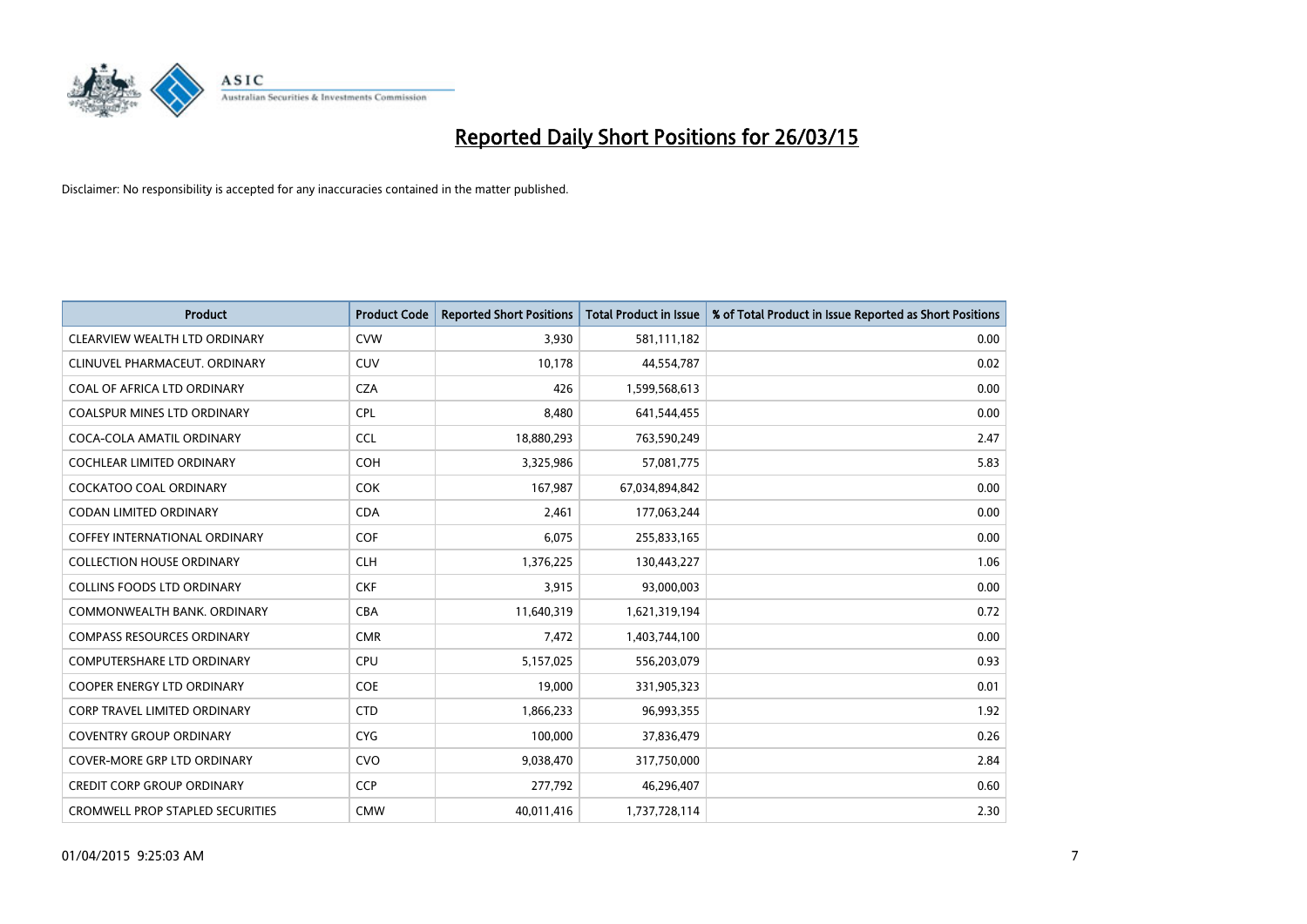

| <b>Product</b>                       | <b>Product Code</b> | <b>Reported Short Positions</b> | <b>Total Product in Issue</b> | % of Total Product in Issue Reported as Short Positions |
|--------------------------------------|---------------------|---------------------------------|-------------------------------|---------------------------------------------------------|
| <b>CROWN RESORTS LTD ORDINARY</b>    | <b>CWN</b>          | 12,598,291                      | 728,394,185                   | 1.73                                                    |
| <b>CSG LIMITED ORDINARY</b>          | CSV                 | 882,290                         | 284,148,839                   | 0.31                                                    |
| <b>CSL LIMITED ORDINARY</b>          | <b>CSL</b>          | 721,070                         | 470,061,097                   | 0.15                                                    |
| <b>CSR LIMITED ORDINARY</b>          | <b>CSR</b>          | 7,623,361                       | 506,000,315                   | 1.51                                                    |
| <b>CUDECO LIMITED ORDINARY</b>       | CDU                 | 8,810,311                       | 248,722,167                   | 3.54                                                    |
| <b>DECMIL GROUP LIMITED ORDINARY</b> | <b>DCG</b>          | 805,284                         | 168,607,794                   | 0.48                                                    |
| DEEP YELLOW LIMITED ORDINARY         | <b>DYL</b>          | 1,002                           | 1,906,513,081                 | 0.00                                                    |
| DEVINE LIMITED ORDINARY              | <b>DVN</b>          | 1,548                           | 158,730,556                   | 0.00                                                    |
| DEXUS PROPERTY GROUP STAPLED UNITS   | <b>DXS</b>          | 3,589,796                       | 905,531,797                   | 0.40                                                    |
| DICK SMITH HLDGS ORDINARY            | <b>DSH</b>          | 18,511,871                      | 236,511,364                   | 7.83                                                    |
| DISCOVERY METALS LTD ORDINARY        | <b>DML</b>          | 365,417                         | 644,039,581                   | 0.06                                                    |
| DOMINO PIZZA ENTERPR ORDINARY        | <b>DMP</b>          | 1,205,134                       | 86,560,773                    | 1.39                                                    |
| DONACO INTERNATIONAL ORDINARY        | <b>DNA</b>          | 13,403,347                      | 683,444,791                   | 1.96                                                    |
| DOWNER EDI LIMITED ORDINARY          | <b>DOW</b>          | 19,512,897                      | 435,399,975                   | 4.48                                                    |
| DRILLSEARCH ENERGY ORDINARY          | <b>DLS</b>          | 10,461,607                      | 461,101,450                   | 2.27                                                    |
| DUET GROUP STAPLED US PROHIBIT.      | <b>DUE</b>          | 24,741,057                      | 1,493,678,915                 | 1.66                                                    |
| DULUXGROUP LIMITED ORDINARY          | <b>DLX</b>          | 865,033                         | 388,543,268                   | 0.22                                                    |
| ECHO ENTERTAINMENT ORDINARY          | <b>EGP</b>          | 6,073,681                       | 825,672,730                   | 0.74                                                    |
| <b>ELDERS LIMITED ORDINARY</b>       | <b>ELD</b>          | 714,153                         | 83,734,671                    | 0.85                                                    |
| <b>EMECO HOLDINGS ORDINARY</b>       | EHL                 | 13,149,996                      | 599,675,707                   | 2.19                                                    |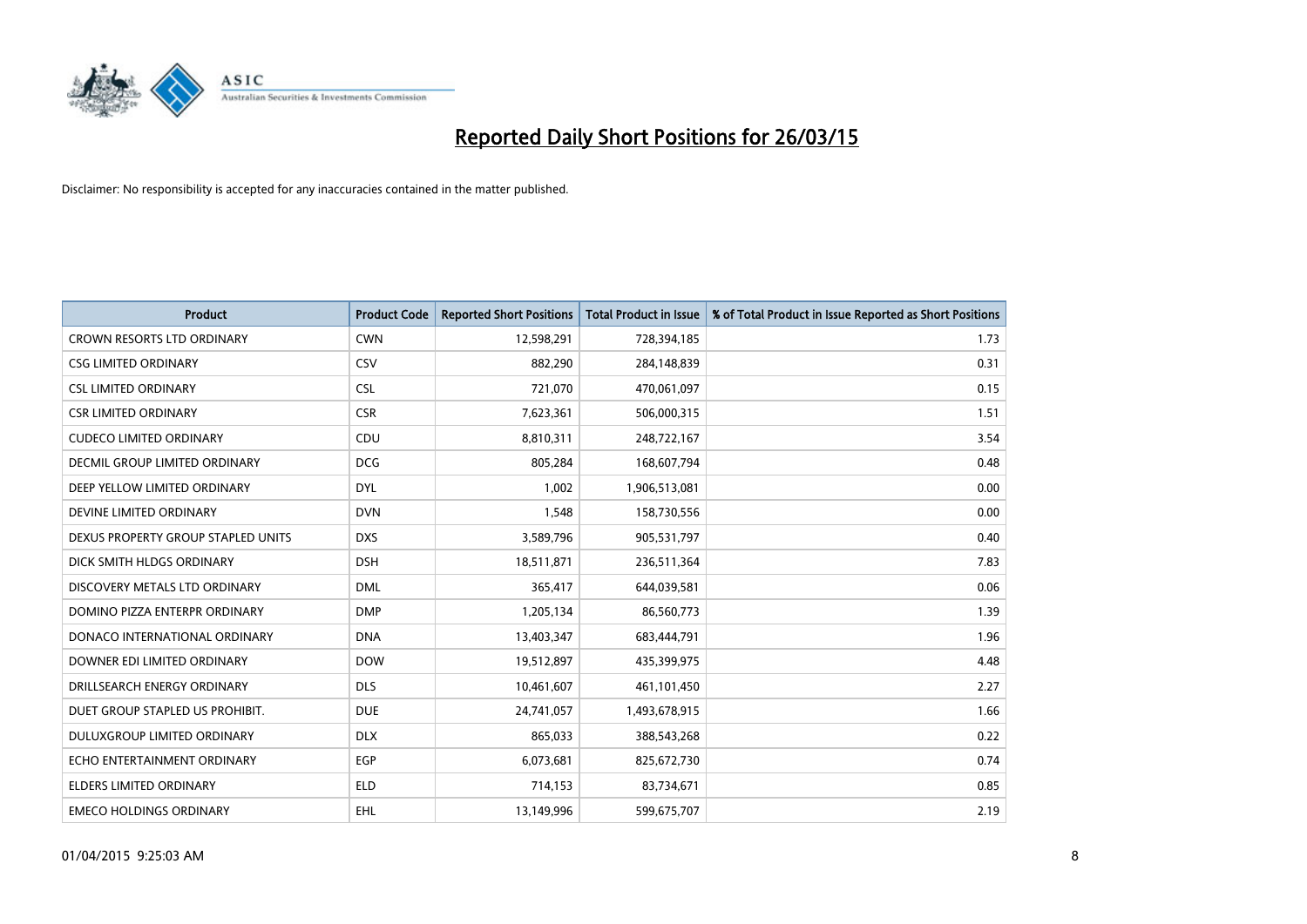

| <b>Product</b>                         | <b>Product Code</b> | <b>Reported Short Positions</b> | <b>Total Product in Issue</b> | % of Total Product in Issue Reported as Short Positions |
|----------------------------------------|---------------------|---------------------------------|-------------------------------|---------------------------------------------------------|
| <b>ENDEAVOUR MIN CORP CDI 1:1</b>      | <b>EVR</b>          | 6,175                           | 46,243,293                    | 0.01                                                    |
| ENERGY RESOURCES ORDINARY 'A'          | ERA                 | 10,883,600                      | 517,725,062                   | 2.10                                                    |
| <b>ENERGY WORLD CORPOR, ORDINARY</b>   | <b>EWC</b>          | 43,754,456                      | 1,734,166,672                 | 2.52                                                    |
| <b>ENSOGO LIMITED ORDINARY</b>         | E88                 | 212,387                         | 485,613,903                   | 0.04                                                    |
| <b>ENVIROMISSION LTD ORDINARY</b>      | <b>EVM</b>          | 54,009                          | 539,361,238                   | 0.01                                                    |
| EQUITY TRUSTEES ORDINARY               | EQT                 | 44,209                          | 19,272,426                    | 0.23                                                    |
| ERM POWER LIMITED ORDINARY             | EPW                 | 269,250                         | 241,689,186                   | 0.11                                                    |
| ESTIA HEALTH LTD ORDINARY              | <b>EHE</b>          | 1,555,891                       | 180,885,580                   | 0.86                                                    |
| EVOLUTION MINING LTD ORDINARY          | <b>EVN</b>          | 4,187,247                       | 714,921,647                   | 0.59                                                    |
| <b>FAIRFAX MEDIA LTD ORDINARY</b>      | <b>FXJ</b>          | 34,734,658                      | 2,420,475,546                 | 1.44                                                    |
| <b>FANTASTIC HOLDINGS ORDINARY</b>     | <b>FAN</b>          | 120                             | 103,257,398                   | 0.00                                                    |
| <b>FAR LTD ORDINARY</b>                | <b>FAR</b>          | 10,362,762                      | 3,127,058,427                 | 0.33                                                    |
| FEDERATION CNTRES ORD/UNIT STAPLED SEC | FDC                 | 4,300,390                       | 1,427,641,565                 | 0.30                                                    |
| FINBAR GROUP LIMITED ORDINARY          | <b>FRI</b>          | 21,001                          | 228,720,815                   | 0.01                                                    |
| FISHER & PAYKEL H. ORDINARY            | <b>FPH</b>          | 348,874                         | 557,940,257                   | 0.06                                                    |
| FLEETWOOD CORP ORDINARY                | <b>FWD</b>          | 1,138,726                       | 61,039,412                    | 1.87                                                    |
| FLETCHER BUILDING ORDINARY             | <b>FBU</b>          | 1,287,030                       | 687,854,788                   | 0.19                                                    |
| FLEXIGROUP LIMITED ORDINARY            | <b>FXL</b>          | 7,186,628                       | 304,149,707                   | 2.36                                                    |
| FLIGHT CENTRE TRAVEL ORDINARY          | <b>FLT</b>          | 9,795,574                       | 100,795,991                   | 9.72                                                    |
| <b>FLINDERS MINES LTD ORDINARY</b>     | <b>FMS</b>          | 164,998                         | 2,762,995,689                 | 0.01                                                    |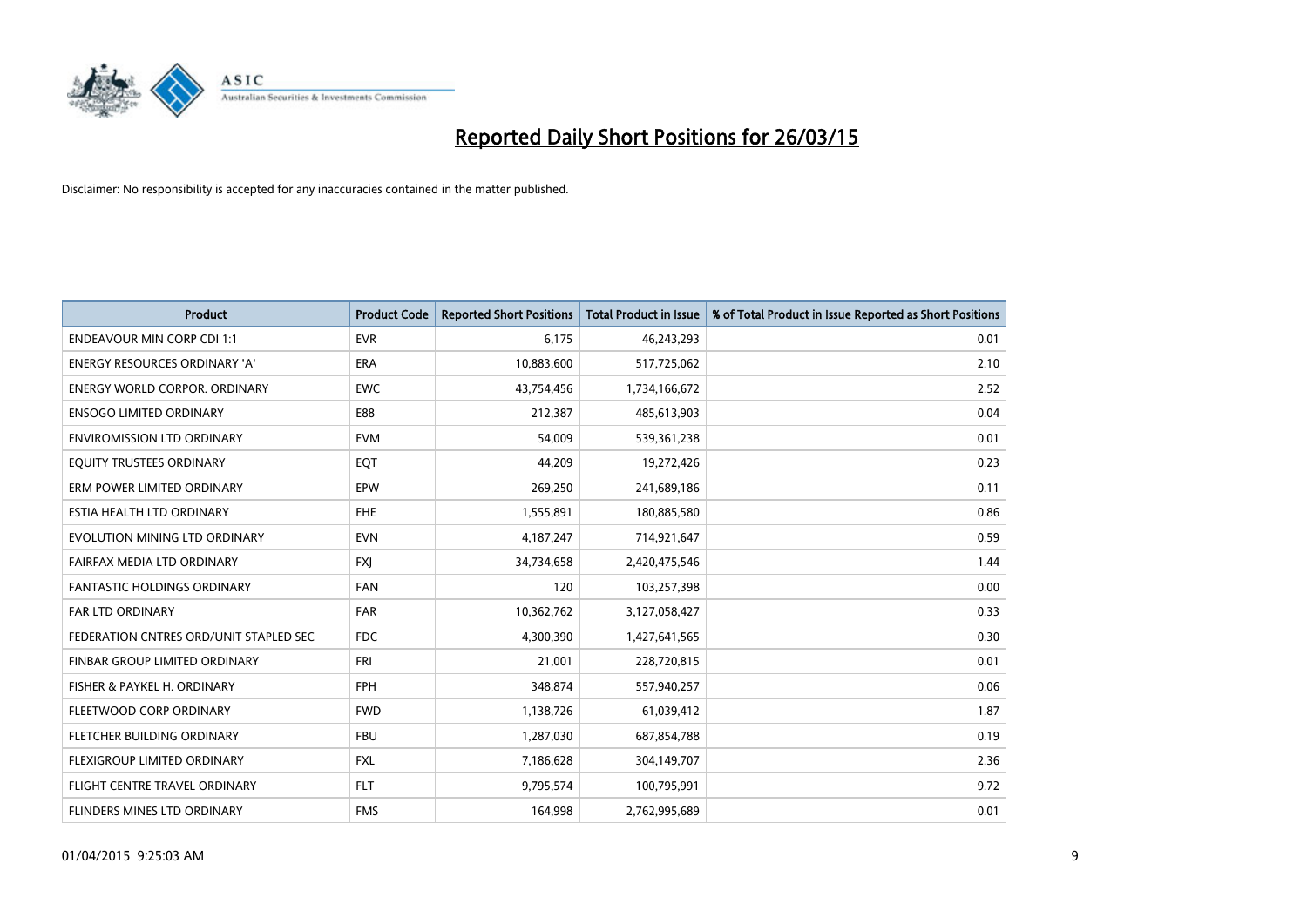

| <b>Product</b>                             | <b>Product Code</b> | <b>Reported Short Positions</b> | <b>Total Product in Issue</b> | % of Total Product in Issue Reported as Short Positions |
|--------------------------------------------|---------------------|---------------------------------|-------------------------------|---------------------------------------------------------|
| <b>FOCUS MINERALS LTD ORDINARY</b>         | <b>FML</b>          | 1,936,219                       | 9,137,375,877                 | 0.02                                                    |
| FOLKESTONE EDU TRUST UNITS                 | <b>FET</b>          | 783,689                         | 244,378,866                   | 0.32                                                    |
| FONTERRA SHARE FUND ORDINARY UNITS         | <b>FSF</b>          | 119,437                         | 120,653,436                   | 0.10                                                    |
| FORTESCUE METALS GRP ORDINARY              | <b>FMG</b>          | 372,650,557                     | 3,113,798,151                 | 11.97                                                   |
| FREEDOM FOOD LTD ORDINARY                  | <b>FNP</b>          | 133,311                         | 153,356,329                   | 0.09                                                    |
| <b>G.U.D. HOLDINGS ORDINARY</b>            | GUD                 | 1,841,166                       | 70,939,492                    | 2.60                                                    |
| <b>G8 EDUCATION LIMITED ORDINARY</b>       | <b>GEM</b>          | 13,332,253                      | 359,151,207                   | 3.71                                                    |
| <b>GALAXY RESOURCES ORDINARY</b>           | GXY                 | 845,062                         | 1,064,783,990                 | 0.08                                                    |
| <b>GBST HOLDINGS., ORDINARY</b>            | <b>GBT</b>          | 669,658                         | 66,561,725                    | 1.01                                                    |
| <b>GDI PROPERTY GRP STAPLED SECURITIES</b> | GDI                 | 1,175,361                       | 567,575,025                   | 0.21                                                    |
| <b>GENESIS ENERGY LTD ORDINARY</b>         | <b>GNE</b>          | 116,371                         | 1,000,000,000                 | 0.01                                                    |
| <b>GENETIC TECHNOLOGIES ORDINARY</b>       | <b>GTG</b>          | 15,687,600                      | 1,714,191,631                 | 0.92                                                    |
| <b>GENTRACK GROUP LTD ORDINARY</b>         | <b>GTK</b>          | 3,000                           | 72,699,510                    | 0.00                                                    |
| <b>GENWORTH MORTGAGE ORDINARY</b>          | <b>GMA</b>          | 16,407,666                      | 650,000,000                   | 2.52                                                    |
| <b>GEODYNAMICS LIMITED ORDINARY</b>        | GDY                 | 819                             | 435,880,130                   | 0.00                                                    |
| <b>GINDALBIE METALS LTD ORDINARY</b>       | GBG                 | 13,513,454                      | 1,495,448,025                 | 0.90                                                    |
| <b>GOLD ROAD RES LTD ORDINARY</b>          | GOR                 | 1,601,133                       | 594,881,822                   | 0.27                                                    |
| <b>GOODMAN FIELDER, ORDINARY</b>           | GFF                 | 494,093                         | 1,955,559,207                 | 0.03                                                    |
| <b>GOODMAN GROUP STAPLED</b>               | <b>GMG</b>          | 2,349,072                       | 1,753,035,922                 | 0.13                                                    |
| <b>GPT GROUP STAPLED SEC.</b>              | GPT                 | 9,739,317                       | 1,777,579,081                 | 0.55                                                    |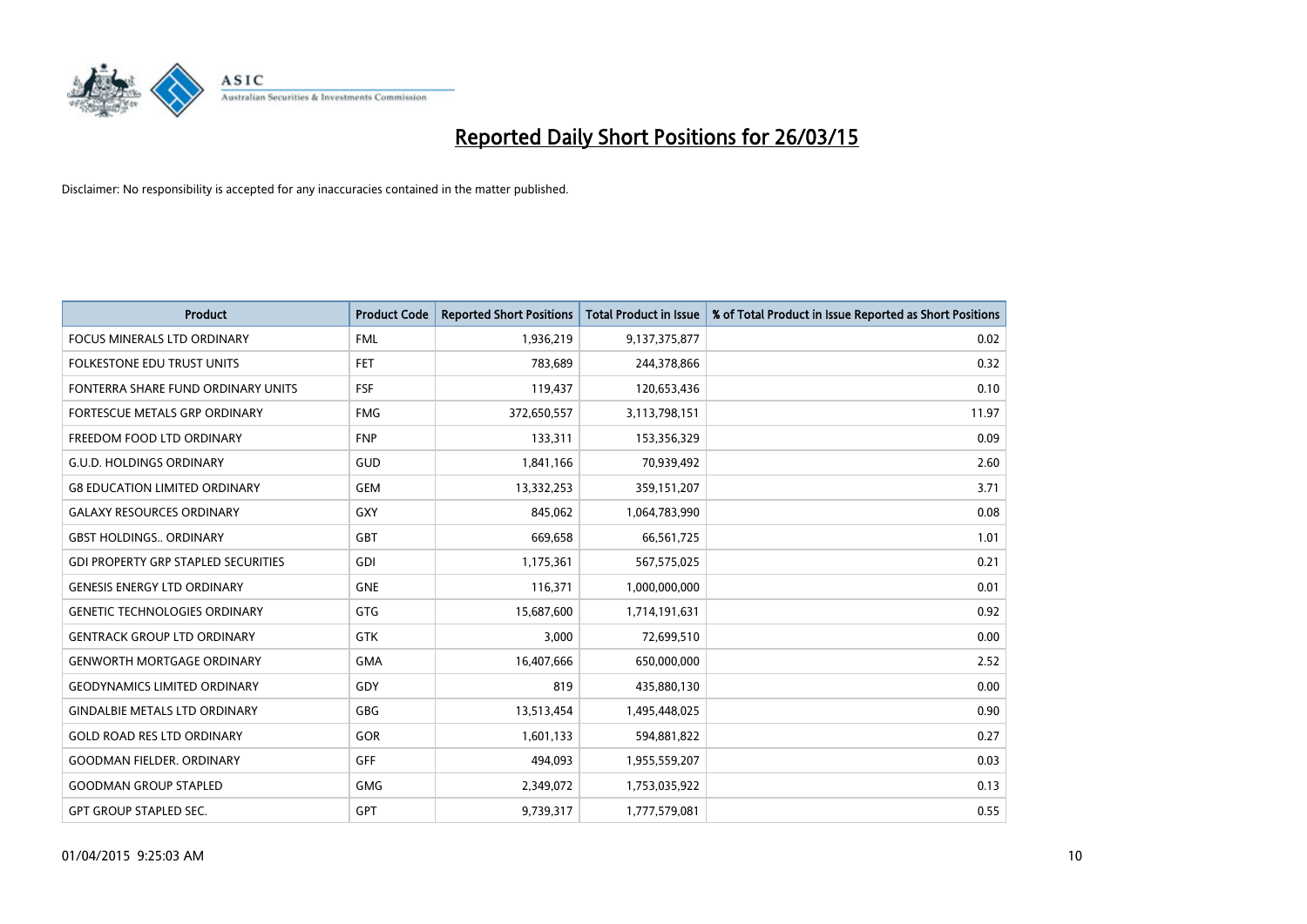

| <b>Product</b>                                   | <b>Product Code</b> | <b>Reported Short Positions</b> | <b>Total Product in Issue</b> | % of Total Product in Issue Reported as Short Positions |
|--------------------------------------------------|---------------------|---------------------------------|-------------------------------|---------------------------------------------------------|
| <b>GPT METRO OFFICE FND UNITS</b>                | <b>GMF</b>          | 1,443,277                       | 127,600,500                   | 1.13                                                    |
| <b>GRAINCORP LIMITED A CLASS ORDINARY</b>        | <b>GNC</b>          | 12,285,025                      | 228,855,628                   | 5.37                                                    |
| <b>GREENCROSS LIMITED ORDINARY</b>               | GXL                 | 2,338,752                       | 111,447,503                   | 2.10                                                    |
| <b>GREENLAND MIN EN LTD ORDINARY</b>             | GGG                 | 3,788,000                       | 683,080,555                   | 0.55                                                    |
| <b>GREENLAND MIN EN LTD RIGHTS 26-JUN-14</b>     | GGGR                | 3,842                           | 88,685,050                    | 0.00                                                    |
| <b>GROWTHPOINT PROPERTY ORD/UNIT STAPLED SEC</b> | GOZ                 | 610,442                         | 569,027,781                   | 0.11                                                    |
| <b>GRYPHON MINERALS LTD ORDINARY</b>             | <b>GRY</b>          | 1,161,173                       | 401,290,987                   | 0.29                                                    |
| <b>GWA GROUP LTD ORDINARY</b>                    | GWA                 | 15,870,162                      | 306,533,770                   | 5.18                                                    |
| HANSEN TECHNOLOGIES ORDINARY                     | <b>HSN</b>          | 532,078                         | 163,289,381                   | 0.33                                                    |
| HARVEY NORMAN ORDINARY                           | <b>HVN</b>          | 25,214,104                      | 1,110,603,911                 | 2.27                                                    |
| HEALTHSCOPE LIMITED. ORDINARY                    | <b>HSO</b>          | 7,538,211                       | 1,732,094,838                 | 0.44                                                    |
| <b>HENDERSON GROUP CDI 1:1</b>                   | <b>HGG</b>          | 1,867,468                       | 737,445,473                   | 0.25                                                    |
| HFA HOLDINGS LIMITED ORDINARY                    | <b>HFA</b>          | 308                             | 162,147,897                   | 0.00                                                    |
| HIGHLANDS PACIFIC ORDINARY                       | <b>HIG</b>          | $\mathbf{1}$                    | 920,577,086                   | 0.00                                                    |
| HILLGROVE RES LTD ORDINARY                       | <b>HGO</b>          | 92,496                          | 147,798,623                   | 0.06                                                    |
| <b>HILLS LTD ORDINARY</b>                        | <b>HIL</b>          | 2,783,407                       | 231,985,526                   | 1.20                                                    |
| HORIZON OIL LIMITED ORDINARY                     | <b>HZN</b>          | 43,191,485                      | 1,301,981,265                 | 3.32                                                    |
| HOTEL PROPERTY STAPLED                           | HPI                 | 456,498                         | 146, 105, 439                 | 0.31                                                    |
| HUNTER HALL GLOBAL ORDINARY                      | <b>HHV</b>          | 564,481                         | 217,217,148                   | 0.26                                                    |
| HUON AQUACULTURE GRP ORDINARY                    | <b>HUO</b>          | 789                             | 87,337,207                    | 0.00                                                    |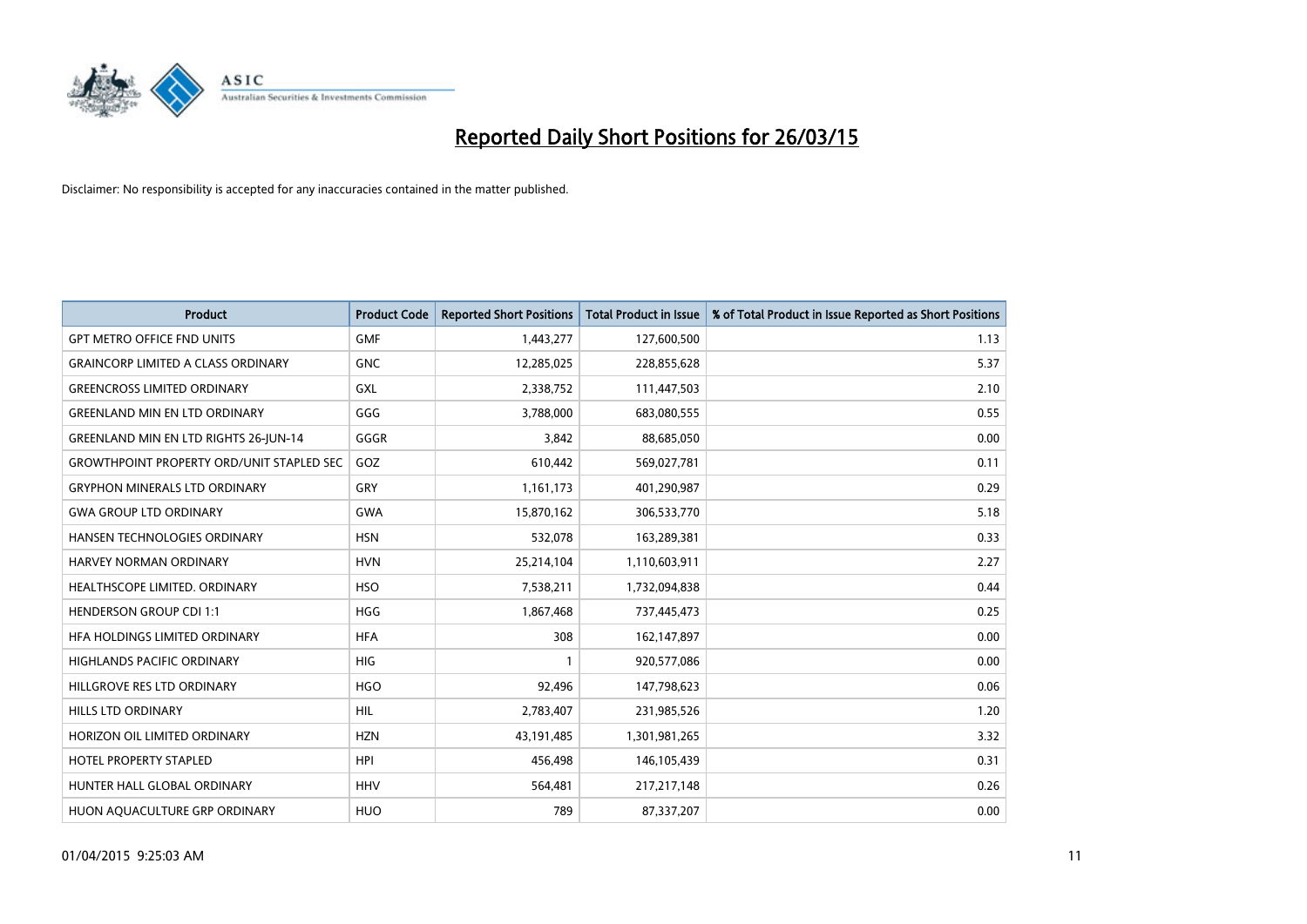

| <b>Product</b>                                | <b>Product Code</b> | <b>Reported Short Positions</b> | <b>Total Product in Issue</b> | % of Total Product in Issue Reported as Short Positions |
|-----------------------------------------------|---------------------|---------------------------------|-------------------------------|---------------------------------------------------------|
| <b>ICAR ASIA LTD ORDINARY</b>                 | ICQ                 | 157,694                         | 218,592,707                   | 0.07                                                    |
| <b>IINET LIMITED ORDINARY</b>                 | <b>IIN</b>          | 3,955,471                       | 162,950,896                   | 2.43                                                    |
| <b>ILUKA RESOURCES ORDINARY</b>               | ILU                 | 31,296,618                      | 418,700,517                   | 7.47                                                    |
| <b>IMDEX LIMITED ORDINARY</b>                 | <b>IMD</b>          | 1,328,775                       | 216,203,136                   | 0.61                                                    |
| IMF BENTHAM LTD ORDINARY                      | <b>IMF</b>          | 3,773,678                       | 166,580,957                   | 2.27                                                    |
| <b>IMPEDIMED LIMITED ORDINARY</b>             | <b>IPD</b>          | 356,704                         | 293,202,840                   | 0.12                                                    |
| <b>INCITEC PIVOT ORDINARY</b>                 | IPL                 | 16,233,301                      | 1,675,621,466                 | 0.97                                                    |
| <b>INDEPENDENCE GROUP ORDINARY</b>            | <b>IGO</b>          | 3,370,350                       | 234,256,573                   | 1.44                                                    |
| <b>INDUSTRIA REIT STAPLED</b>                 | <b>IDR</b>          | 789,804                         | 125,000,001                   | 0.63                                                    |
| <b>INFIGEN ENERGY STAPLED SECURITIES</b>      | <b>IFN</b>          | 2,344,322                       | 767,887,581                   | 0.31                                                    |
| <b>INFOMEDIA LTD ORDINARY</b>                 | IFM                 | 677,578                         | 307,987,687                   | 0.22                                                    |
| <b>INGENIA GROUP STAPLED SECURITIES</b>       | <b>INA</b>          | 23,334,188                      | 878,851,910                   | 2.66                                                    |
| <b>INSURANCE AUSTRALIA ORDINARY</b>           | <b>IAG</b>          | 18,370,206                      | 2,341,618,048                 | 0.78                                                    |
| <b>INTREPID MINES ORDINARY</b>                | <b>IAU</b>          | 273,294                         | 369,869,196                   | 0.07                                                    |
| INTUERI EDU GRP LTD ORDINARY                  | <b>IOE</b>          | 196                             | 100,000,000                   | 0.00                                                    |
| <b>INVESTA OFFICE FUND STAPLED SECURITIES</b> | <b>IOF</b>          | 1,270,834                       | 614,047,458                   | 0.21                                                    |
| <b>INVOCARE LIMITED ORDINARY</b>              | <b>IVC</b>          | 4,020,090                       | 110,030,298                   | 3.65                                                    |
| <b>IOOF HOLDINGS LTD ORDINARY</b>             | IFL                 | 12,215,267                      | 300,133,752                   | 4.07                                                    |
| <b>IPH LIMITED ORDINARY</b>                   | <b>IPH</b>          | 899,174                         | 157,559,499                   | 0.57                                                    |
| <b>IPROPERTY GROUP LTD ORDINARY</b>           | <b>IPP</b>          | 4,798,930                       | 186,703,204                   | 2.57                                                    |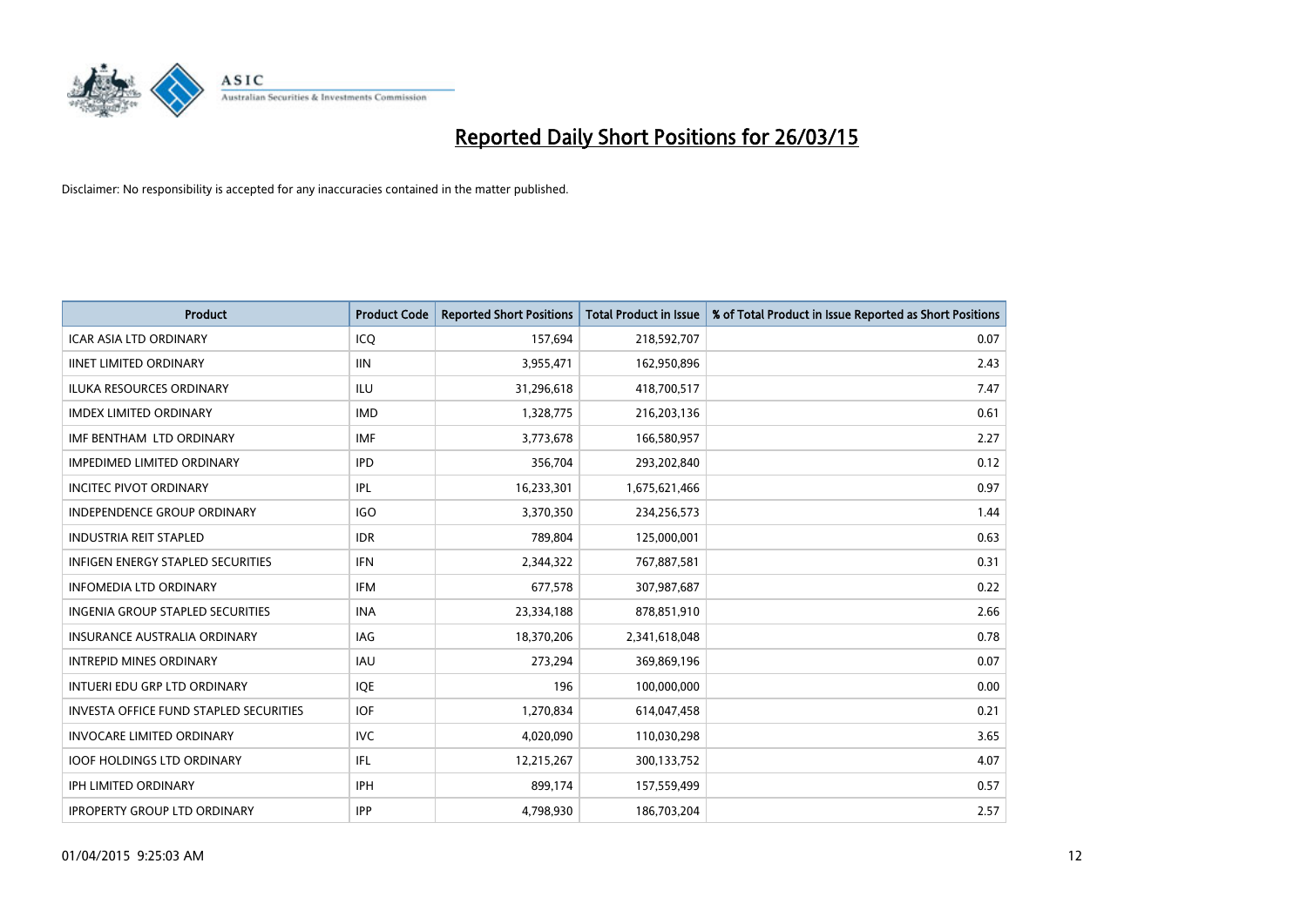

| <b>Product</b>                           | <b>Product Code</b> | <b>Reported Short Positions</b> | <b>Total Product in Issue</b> | % of Total Product in Issue Reported as Short Positions |
|------------------------------------------|---------------------|---------------------------------|-------------------------------|---------------------------------------------------------|
| <b>IRESS LIMITED ORDINARY</b>            | <b>IRE</b>          | 5,527,870                       | 159,097,319                   | 3.47                                                    |
| <b>ISELECT LTD ORDINARY</b>              | <b>ISU</b>          | 655,644                         | 261,489,894                   | 0.25                                                    |
| <b>ISENTIA GROUP LTD ORDINARY</b>        | <b>ISD</b>          | 107,441                         | 200,000,001                   | 0.05                                                    |
| <b>ISENTRIC LTD. ORDINARY</b>            | ICU                 | 39,829                          | 134,703,703                   | 0.03                                                    |
| JAMES HARDIE INDUST CHESS DEPOSITARY INT | <b>IHX</b>          | 14,379,304                      | 445,680,673                   | 3.23                                                    |
| <b>JAPARA HEALTHCARE LT ORDINARY</b>     | <b>IHC</b>          | 19,381,275                      | 263,046,592                   | 7.37                                                    |
| <b>JB HI-FI LIMITED ORDINARY</b>         | <b>JBH</b>          | 8,925,477                       | 98,981,083                    | 9.02                                                    |
| KAROON GAS AUSTRALIA ORDINARY            | <b>KAR</b>          | 23,509,961                      | 246,621,832                   | 9.53                                                    |
| KATHMANDU HOLD LTD ORDINARY              | <b>KMD</b>          | 11,786,111                      | 201,484,583                   | 5.85                                                    |
| <b>KBL MINING LIMITED ORDINARY</b>       | <b>KBL</b>          | 1,820                           | 495,765,509                   | 0.00                                                    |
| KINGSGATE CONSOLID. ORDINARY             | <b>KCN</b>          | 16,050,731                      | 223,584,937                   | 7.18                                                    |
| KINGSROSE MINING LTD ORDINARY            | <b>KRM</b>          | 803,334                         | 358,611,493                   | 0.22                                                    |
| KOGI IRON LTD ORDINARY                   | KFE                 | 1,322,613                       | 376,669,836                   | 0.35                                                    |
| LEIGHTON HOLDINGS ORDINARY               | LEI                 | 6,282,559                       | 338,503,563                   | 1.86                                                    |
| LEND LEASE GROUP UNIT/ORD STAPLED        | <b>LLC</b>          | 1,555,655                       | 580,468,486                   | 0.27                                                    |
| LIFESTYLE COMMUNIT. ORDINARY             | LIC                 | 25,000                          | 101,345,131                   | 0.02                                                    |
| LIQUEFIED NATURAL ORDINARY               | LNG                 | 14,686,815                      | 462,943,201                   | 3.17                                                    |
| LONESTAR RESO LTD ORDINARY               | <b>LNR</b>          | 128,183                         | 752,187,211                   | 0.02                                                    |
| LYNAS CORPORATION ORDINARY               | <b>LYC</b>          | 86,877,308                      | 3,371,002,400                 | 2.58                                                    |
| M2 GRP LTD ORDINARY                      | <b>MTU</b>          | 1,815,765                       | 182,371,728                   | 1.00                                                    |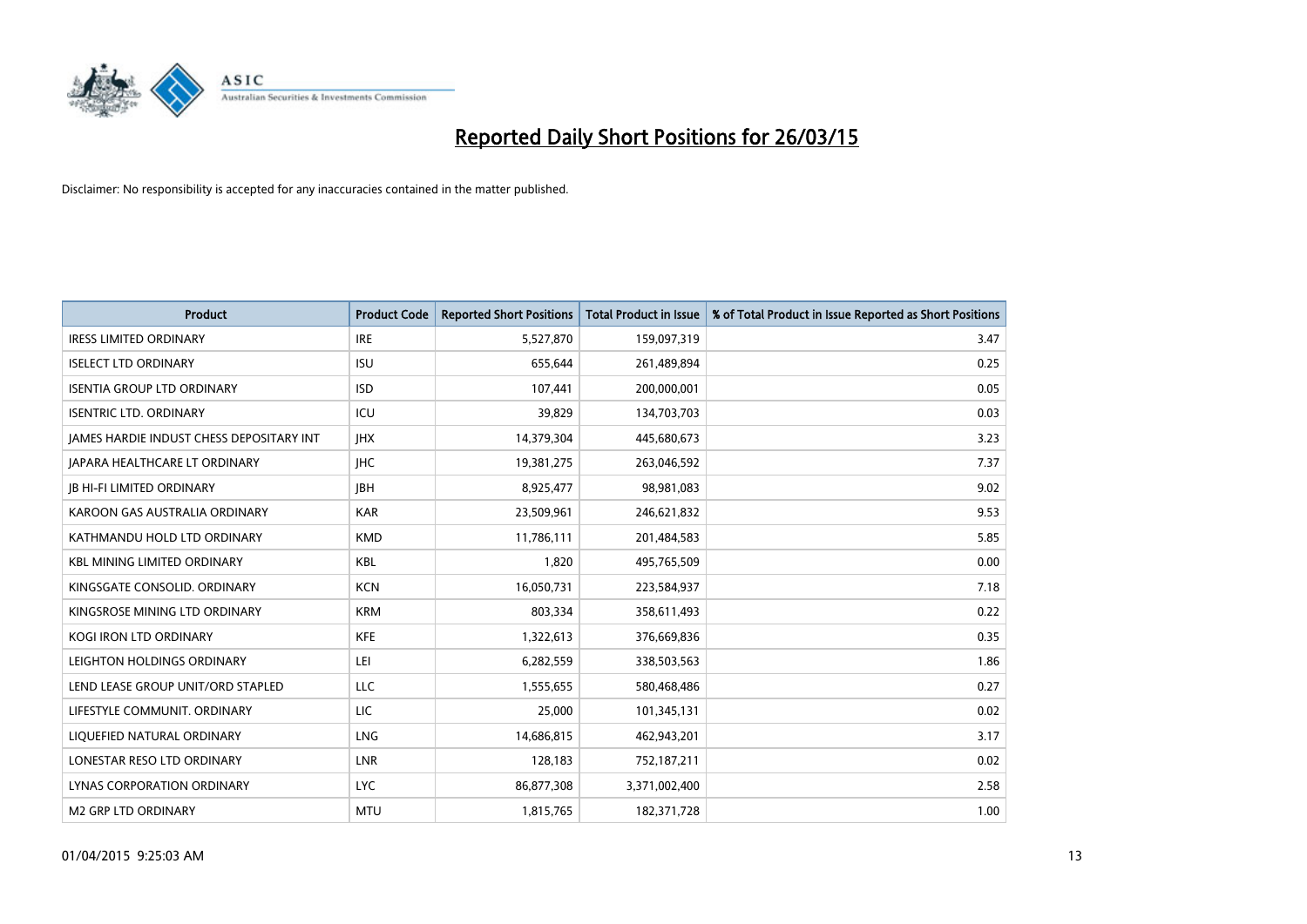

| <b>Product</b>                        | <b>Product Code</b> | <b>Reported Short Positions</b> | <b>Total Product in Issue</b> | % of Total Product in Issue Reported as Short Positions |
|---------------------------------------|---------------------|---------------------------------|-------------------------------|---------------------------------------------------------|
| <b>MACA LIMITED ORDINARY</b>          | <b>MLD</b>          | 1,687,130                       | 232,676,373                   | 0.73                                                    |
| <b>MACMAHON HOLDINGS ORDINARY</b>     | MAH                 | 25,020                          | 1,261,699,966                 | 0.00                                                    |
| MACO ATLAS ROADS GRP ORDINARY STAPLED | <b>MQA</b>          | 12,819,989                      | 511,538,852                   | 2.51                                                    |
| MACQUARIE GROUP LTD ORDINARY          | MQG                 | 1,086,523                       | 331,145,063                   | 0.33                                                    |
| MAGELLAN FIN GRP LTD ORDINARY         | <b>MFG</b>          | 1,409,879                       | 159,866,183                   | 0.88                                                    |
| MAGELLAN FLAGSHIP ORDINARY            | <b>MFF</b>          | 71,112                          | 360,115,813                   | 0.02                                                    |
| <b>MANTRA GROUP LTD ORDINARY</b>      | <b>MTR</b>          | 4,927,222                       | 249,471,229                   | 1.98                                                    |
| <b>MATRIX C &amp; E LTD ORDINARY</b>  | <b>MCE</b>          | 2,546,538                       | 94,555,428                    | 2.69                                                    |
| <b>MAVERICK DRILLING ORDINARY</b>     | <b>MAD</b>          | 8,742                           | 545,000,115                   | 0.00                                                    |
| <b>MAXITRANS INDUSTRIES ORDINARY</b>  | <b>MXI</b>          | 173,914                         | 185,075,653                   | 0.09                                                    |
| MAYNE PHARMA LTD ORDINARY             | <b>MYX</b>          | 13,599,624                      | 784,889,531                   | 1.73                                                    |
| MCMILLAN SHAKESPEARE ORDINARY         | <b>MMS</b>          | 216,273                         | 81,810,993                    | 0.26                                                    |
| MEDIBANK PRIVATE LTD ORDINARY         | <b>MPL</b>          | 34,067,928                      | 2,754,003,240                 | 1.24                                                    |
| MEDUSA MINING LTD ORDINARY            | <b>MML</b>          | 6,276,936                       | 207,794,301                   | 3.02                                                    |
| MELBOURNE IT LIMITED ORDINARY         | <b>MLB</b>          | 3,002                           | 92,944,392                    | 0.00                                                    |
| MERIDIAN ENERGY INSTALMENT RECEIPTS   | MEZCA               | 382,579                         | 1,255,413,626                 | 0.03                                                    |
| MESOBLAST LIMITED ORDINARY            | <b>MSB</b>          | 25,989,251                      | 324,441,029                   | 8.01                                                    |
| METALS X LIMITED ORDINARY             | <b>MLX</b>          | 9,382                           | 416,010,939                   | 0.00                                                    |
| METCASH LIMITED ORDINARY              | <b>MTS</b>          | 149,768,189                     | 928,357,876                   | 16.13                                                   |
| <b>MIGHTY RIVER POWER ORDINARY</b>    | <b>MYT</b>          | 1,717,654                       | 1,400,012,517                 | 0.12                                                    |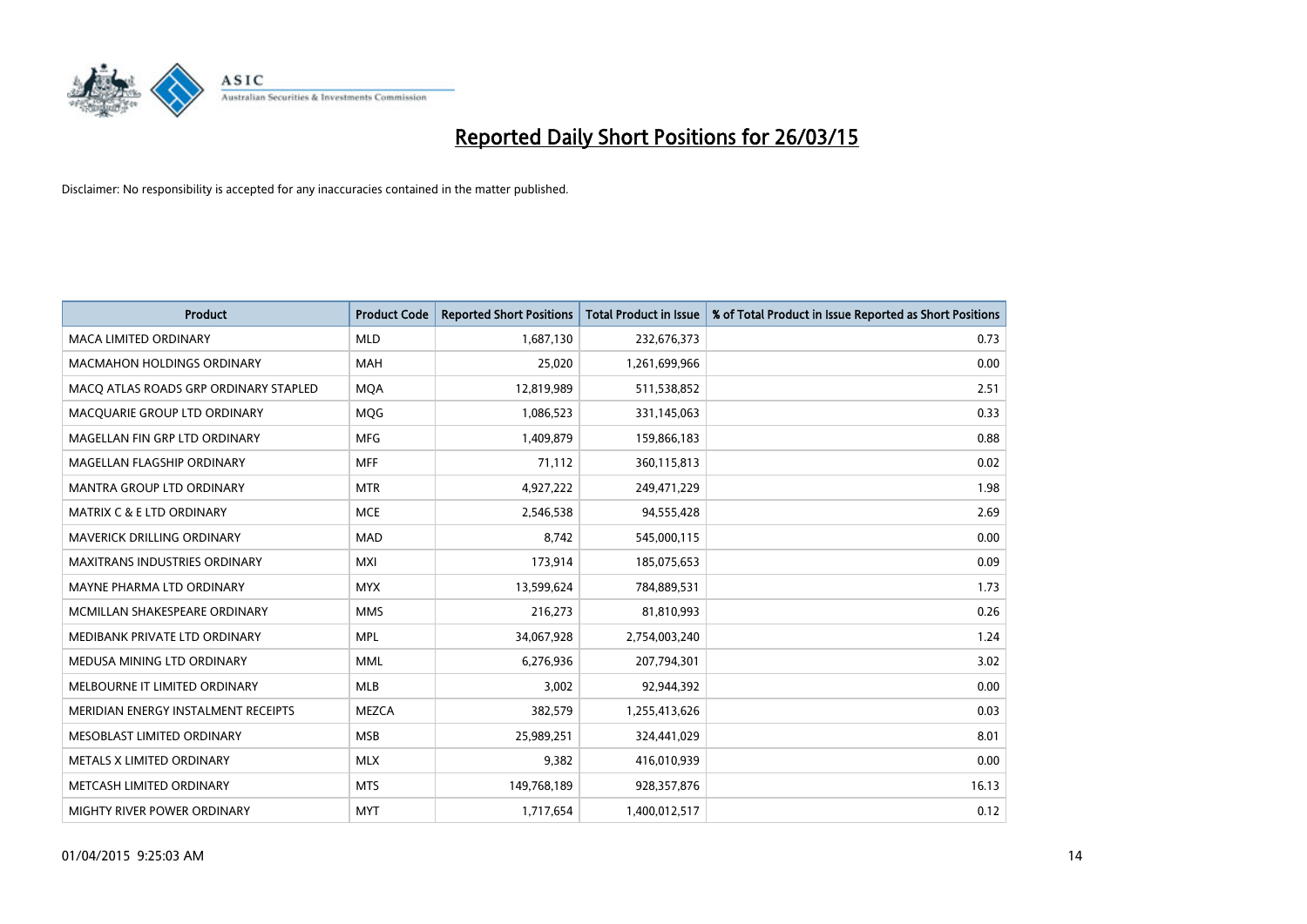

| <b>Product</b>                           | <b>Product Code</b> | <b>Reported Short Positions</b> | <b>Total Product in Issue</b> | % of Total Product in Issue Reported as Short Positions |
|------------------------------------------|---------------------|---------------------------------|-------------------------------|---------------------------------------------------------|
| MINCOR RESOURCES NL ORDINARY             | <b>MCR</b>          | 8,627                           | 188,238,274                   | 0.00                                                    |
| MINERAL DEPOSITS ORDINARY                | <b>MDL</b>          | 208,073                         | 103,676,341                   | 0.20                                                    |
| MINERAL RESOURCES, ORDINARY              | <b>MIN</b>          | 22,171,443                      | 187,270,274                   | 11.84                                                   |
| MIRABELA NICKEL LTD ORDINARY             | <b>MBN</b>          | 2,012,125                       | 929,710,216                   | 0.22                                                    |
| MIRVAC GROUP STAPLED SECURITIES          | <b>MGR</b>          | 1,732,344                       | 3,697,197,370                 | 0.05                                                    |
| MISSION NEWENERGY ORDINARY               | <b>MBT</b>          | 59,648                          | 40,870,275                    | 0.15                                                    |
| <b>MMAOFFSHOR ORDINARY</b>               | <b>MRM</b>          | 32,230,300                      | 368,666,221                   | 8.74                                                    |
| MOLOPO ENERGY LTD ORDINARY               | <b>MPO</b>          | 30,833                          | 248,869,398                   | 0.01                                                    |
| MONADELPHOUS GROUP ORDINARY              | <b>MND</b>          | 13,889,014                      | 92,998,380                    | 14.93                                                   |
| MONASH IVF GROUP LTD ORDINARY            | <b>MVF</b>          | 1,226,592                       | 231,081,089                   | 0.53                                                    |
| MONEY3 CORPORATION ORDINARY              | <b>MNY</b>          | 104,879                         | 128,383,729                   | 0.08                                                    |
| MORTGAGE CHOICE LTD ORDINARY             | <b>MOC</b>          | 94,008                          | 124,216,248                   | 0.08                                                    |
| MOUNT GIBSON IRON ORDINARY               | <b>MGX</b>          | 83,781,765                      | 1,090,805,085                 | 7.68                                                    |
| MULTIPLEX SITES SITES                    | <b>MXUPA</b>        | 2,299                           | 4,500,000                     | 0.05                                                    |
| MYER HOLDINGS LTD ORDINARY               | <b>MYR</b>          | 104,800,435                     | 585,689,551                   | 17.89                                                   |
| MYSTATE LIMITED ORDINARY                 | <b>MYS</b>          | 3,258                           | 87,283,417                    | 0.00                                                    |
| NANOSONICS LIMITED ORDINARY              | <b>NAN</b>          | 3,371,409                       | 279,521,110                   | 1.21                                                    |
| NATIONAL AUST, BANK ORDINARY             | <b>NAB</b>          | 15,753,451                      | 2,421,112,169                 | 0.65                                                    |
| NATIONAL AUST. BANK UNSEC.NOTE 18-JUN-22 | <b>NABHB</b>        | 250                             | 11,725,140                    | 0.00                                                    |
| NATIONAL STORAGE STAPLED                 | <b>NSR</b>          | 2,167,096                       | 295,631,660                   | 0.73                                                    |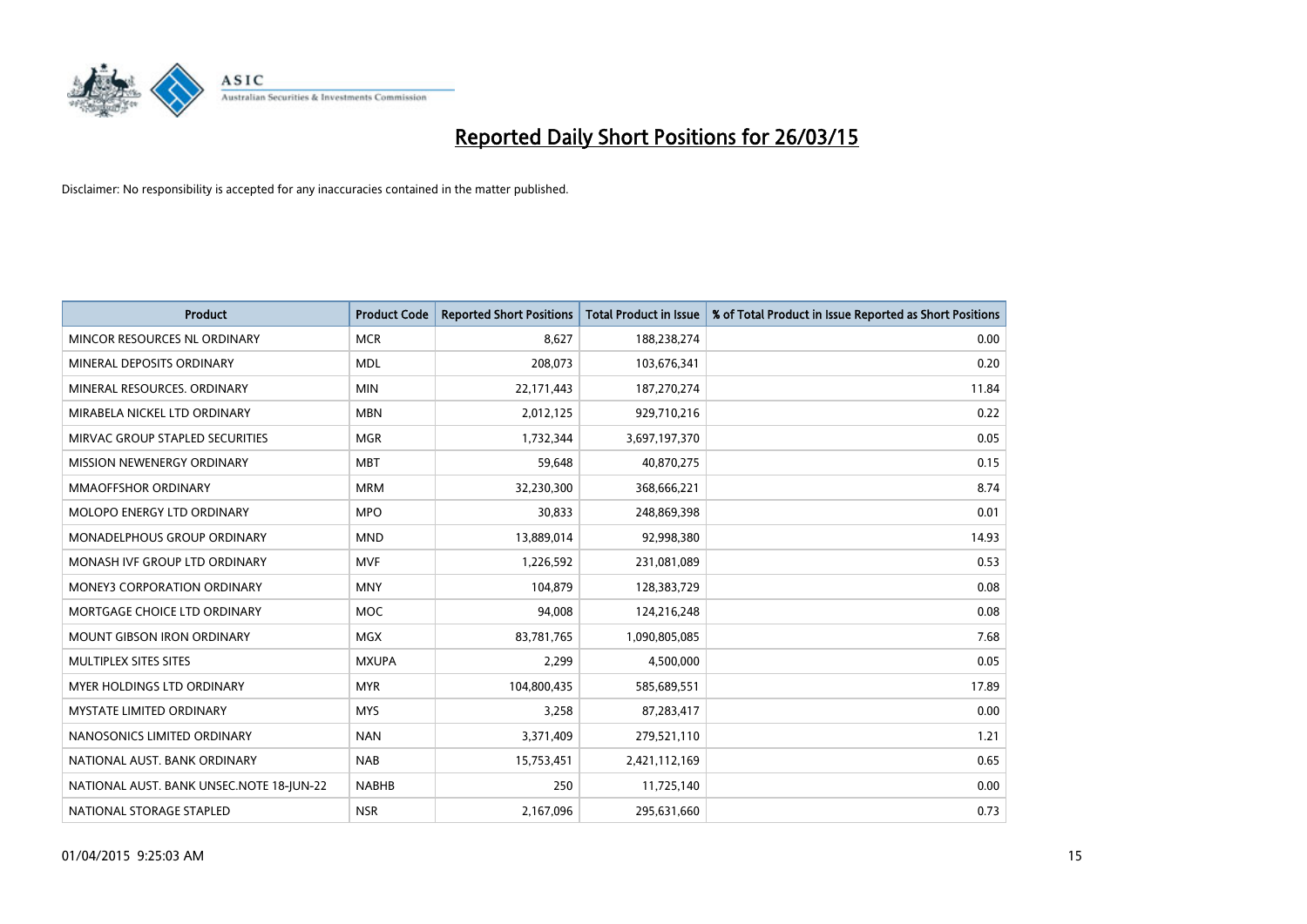

| <b>Product</b>                         | <b>Product Code</b> | <b>Reported Short Positions</b> | <b>Total Product in Issue</b> | % of Total Product in Issue Reported as Short Positions |
|----------------------------------------|---------------------|---------------------------------|-------------------------------|---------------------------------------------------------|
| NAVITAS LIMITED ORDINARY               | <b>NVT</b>          | 3,541,630                       | 376,330,968                   | 0.94                                                    |
| NEARMAP LTD ORDINARY                   | <b>NEA</b>          | 2,101,646                       | 350,696,101                   | 0.60                                                    |
| NEON ENERGY LIMITED ORDINARY           | <b>NEN</b>          | 13,244                          | 553,037,848                   | 0.00                                                    |
| NEW HOPE CORPORATION ORDINARY          | <b>NHC</b>          | 958,071                         | 830,999,449                   | 0.12                                                    |
| NEWCREST MINING ORDINARY               | <b>NCM</b>          | 7,026,213                       | 766,510,971                   | 0.92                                                    |
| NEWS CORP A NON-VOTING CDI             | <b>NWSLV</b>        | 335                             | 2,548,551                     | 0.01                                                    |
| NEWS CORP B VOTING CDI                 | <b>NWS</b>          | 2,209,134                       | 41,190,847                    | 5.36                                                    |
| NEWSAT LIMITED ORDINARY                | <b>NWT</b>          | 1,136,958                       | 643,874,841                   | 0.18                                                    |
| NEXTDC LIMITED ORDINARY                | <b>NXT</b>          | 14,602,290                      | 193,450,200                   | 7.55                                                    |
| NEXUS ENERGY LIMITED ORDINARY          | <b>NXS</b>          | 58,176                          | 1,330,219,459                 | 0.00                                                    |
| NIB HOLDINGS LIMITED ORDINARY          | <b>NHF</b>          | 2,326,778                       | 439,004,182                   | 0.53                                                    |
| NINE ENTERTAINMENT ORDINARY            | <b>NEC</b>          | 41,333,571                      | 940,295,023                   | 4.40                                                    |
| NOBLE MINERAL RES ORDINARY             | <b>NMG</b>          | 2,365,726                       | 666,397,952                   | 0.36                                                    |
| NORTHERN IRON LTD ORDINARY             | <b>NFE</b>          | 10,000                          | 484,405,314                   | 0.00                                                    |
| NORTHERN STAR ORDINARY                 | <b>NST</b>          | 31,250,675                      | 592,416,408                   | 5.28                                                    |
| NOVION PROPERTY GRP STAPLED SECURITIES | <b>NVN</b>          | 70,112,905                      | 3,077,214,058                 | 2.28                                                    |
| NOVOGEN LIMITED ORDINARY               | <b>NRT</b>          | 505,000                         | 256,019,150                   | 0.20                                                    |
| NRW HOLDINGS LIMITED ORDINARY          | <b>NWH</b>          | 18,398,427                      | 278,888,011                   | 6.60                                                    |
| NUFARM LIMITED ORDINARY                | <b>NUF</b>          | 7,515,487                       | 264,948,132                   | 2.84                                                    |
| NUPLEX INDUSTRIES ORDINARY             | <b>NPX</b>          | 1,000                           | 198,125,827                   | 0.00                                                    |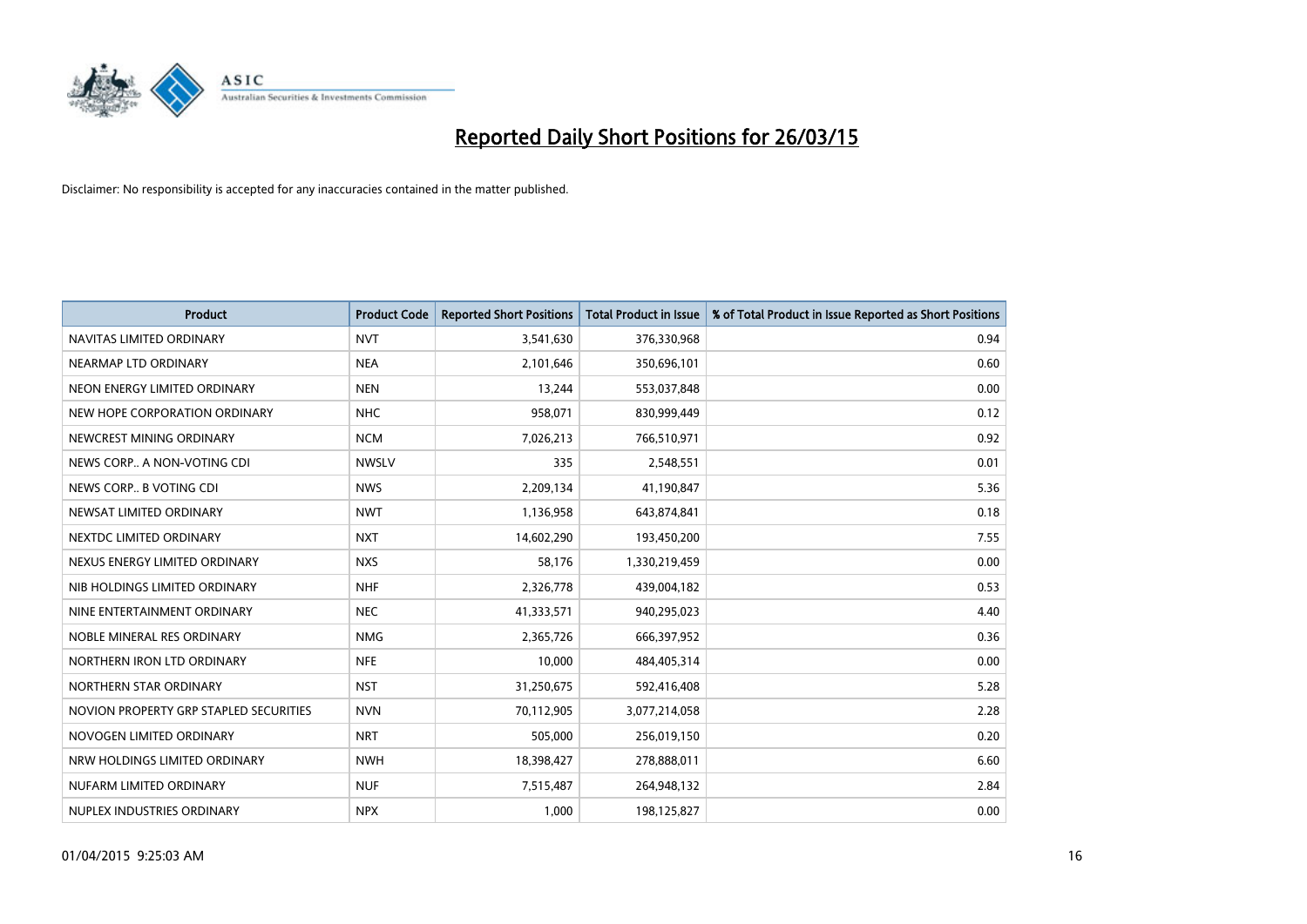

| <b>Product</b>                        | <b>Product Code</b> | <b>Reported Short Positions</b> | <b>Total Product in Issue</b> | % of Total Product in Issue Reported as Short Positions |
|---------------------------------------|---------------------|---------------------------------|-------------------------------|---------------------------------------------------------|
| OCEANAGOLD CORP. CHESS DEPOSITARY INT | <b>OGC</b>          | 1,127,156                       | 303,459,668                   | 0.37                                                    |
| OIL SEARCH LTD ORDINARY               | OSH                 | 21,059,345                      | 1,522,692,587                 | 1.38                                                    |
| OM HOLDINGS LIMITED ORDINARY          | <b>OMH</b>          | 861                             | 733,423,337                   | 0.00                                                    |
| OOH!MEDIA LIMITED ORDINARY            | <b>OML</b>          | 617,955                         | 149,882,534                   | 0.41                                                    |
| ORICA LIMITED ORDINARY                | ORI                 | 41,740,285                      | 372,743,291                   | 11.20                                                   |
| ORIGIN ENERGY ORDINARY                | <b>ORG</b>          | 8,589,452                       | 1,106,319,054                 | 0.78                                                    |
| OROCOBRE LIMITED ORDINARY             | <b>ORE</b>          | 3,468,177                       | 151,286,114                   | 2.29                                                    |
| ORORA LIMITED ORDINARY                | <b>ORA</b>          | 2,394,533                       | 1,206,684,923                 | 0.20                                                    |
| OROTONGROUP LIMITED ORDINARY          | ORL                 | 150,831                         | 40,880,902                    | 0.37                                                    |
| OSPREY MED INC CDI 2:1                | <b>OSP</b>          | 3,938                           | 123,216,826                   | 0.00                                                    |
| OTTO ENERGY LIMITED ORDINARY          | OEL                 | 378,001                         | 1,155,790,071                 | 0.03                                                    |
| OZ MINERALS ORDINARY                  | <b>OZL</b>          | 4,702,893                       | 303,470,022                   | 1.55                                                    |
| OZFOREX GROUP LTD ORDINARY            | <b>OFX</b>          | 10,182,788                      | 240,000,000                   | 4.24                                                    |
| <b>PACIFIC BRANDS ORDINARY</b>        | <b>PBG</b>          | 79,462,713                      | 917,226,291                   | 8.66                                                    |
| PACIFIC SMILES GRP ORDINARY           | <b>PSQ</b>          | 133,000                         | 151,993,395                   | 0.09                                                    |
| PACT GROUP HLDGS LTD ORDINARY         | PGH                 | 1,774,875                       | 294,145,019                   | 0.60                                                    |
| PALADIN ENERGY LTD ORDINARY           | <b>PDN</b>          | 90,728,050                      | 1,666,927,668                 | 5.44                                                    |
| PANAUST LIMITED ORDINARY              | <b>PNA</b>          | 9,432,262                       | 647,862,526                   | 1.46                                                    |
| PANORAMIC RESOURCES ORDINARY          | PAN                 | 2,014,365                       | 321,424,015                   | 0.63                                                    |
| PANTERRA GOLD LTD ORDINARY            | PGI                 |                                 | 84,812,720                    | 0.00                                                    |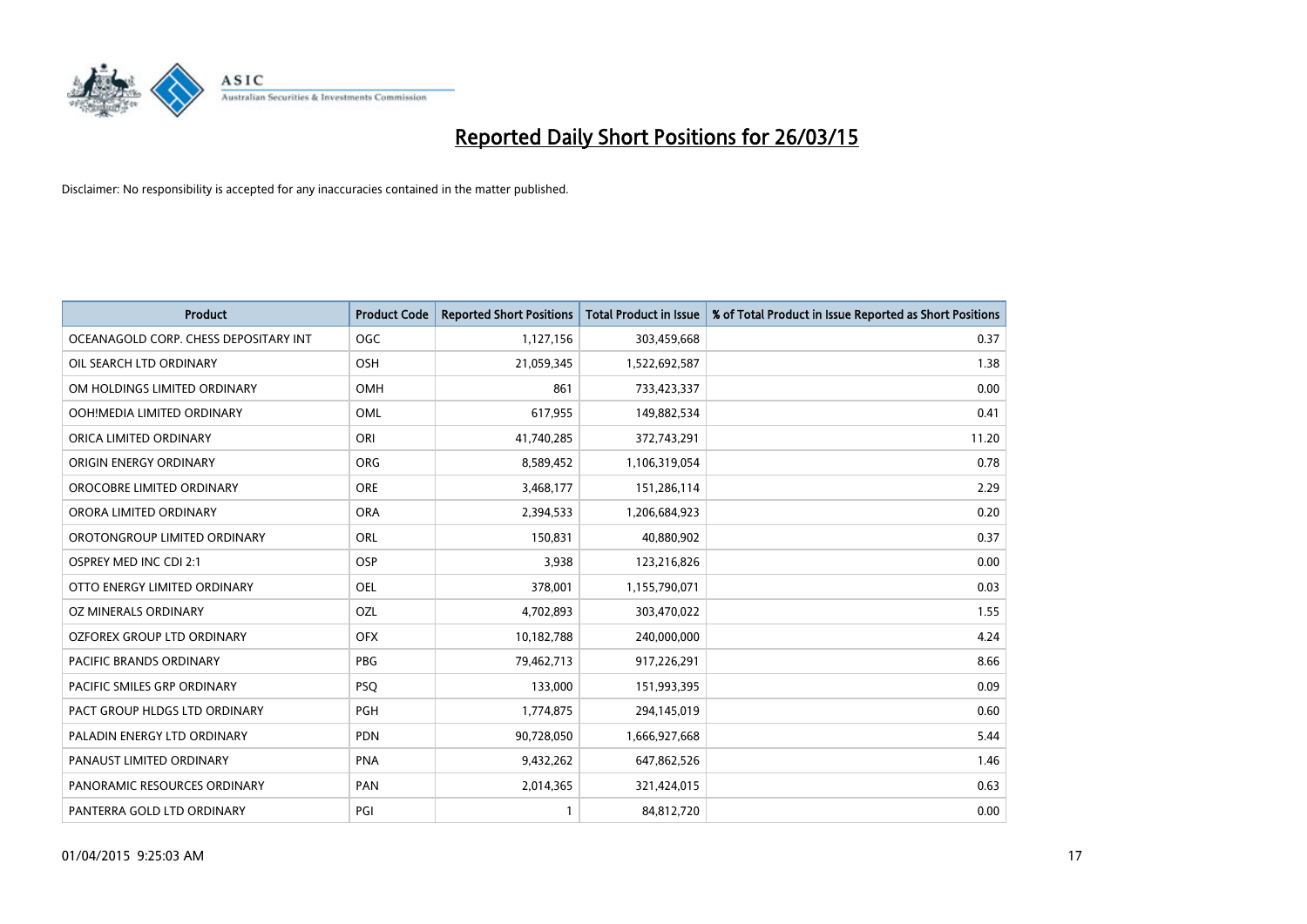

| <b>Product</b>                      | <b>Product Code</b> | <b>Reported Short Positions</b> | <b>Total Product in Issue</b> | % of Total Product in Issue Reported as Short Positions |
|-------------------------------------|---------------------|---------------------------------|-------------------------------|---------------------------------------------------------|
| PAPERLINX LIMITED ORDINARY          | <b>PPX</b>          | 57,788                          | 665, 181, 261                 | 0.01                                                    |
| PATTIES FOODS LTD ORDINARY          | <b>PFL</b>          | 157                             | 139,234,153                   | 0.00                                                    |
| PEET LIMITED ORDINARY               | <b>PPC</b>          | 10,287,089                      | 484,853,684                   | 2.12                                                    |
| PENINSULA ENERGY LTD ORDINARY       | <b>PEN</b>          | 1                               | 6,906,809,008                 | 0.00                                                    |
| PERPETUAL LIMITED ORDINARY          | <b>PPT</b>          | 1,071,008                       | 46,574,426                    | 2.30                                                    |
| PERSEUS MINING LTD ORDINARY         | PRU                 | 20,886,149                      | 526,656,401                   | 3.97                                                    |
| PHARMAXIS LTD ORDINARY              | <b>PXS</b>          | 8,779                           | 311,702,299                   | 0.00                                                    |
| PLATINUM ASSET ORDINARY             | <b>PTM</b>          | 3,043,624                       | 584,652,029                   | 0.52                                                    |
| PLATINUM AUSTRALIA ORDINARY         | <b>PLA</b>          | 836,127                         | 504,968,043                   | 0.17                                                    |
| PLATINUM CAPITAL LTD ORDINARY       | <b>PMC</b>          | 200,037                         | 233,325,987                   | 0.09                                                    |
| PMP LIMITED ORDINARY                | <b>PMP</b>          | 27,581                          | 323,781,124                   | 0.01                                                    |
| POSEIDON NICK LTD ORDINARY          | <b>POS</b>          | 1,300,460                       | 683,588,322                   | 0.19                                                    |
| PRANA BIOTECHNOLOGY ORDINARY        | PBT                 | 4,293,680                       | 527,107,470                   | 0.81                                                    |
| PREMIER INVESTMENTS ORDINARY        | <b>PMV</b>          | 348,739                         | 155,900,075                   | 0.22                                                    |
| PRIMARY HEALTH CARE ORDINARY        | <b>PRY</b>          | 59,490,919                      | 512,130,550                   | 11.62                                                   |
| PRIME MEDIA GRP LTD ORDINARY        | PRT                 | 919,131                         | 366,330,303                   | 0.25                                                    |
| PROGRAMMED ORDINARY                 | <b>PRG</b>          | 557,529                         | 118,667,178                   | 0.47                                                    |
| PROMESA LIMITED ORDINARY            | <b>PRA</b>          | 3,748,713                       | 384,412,465                   | 0.98                                                    |
| <b>QANTAS AIRWAYS ORDINARY</b>      | QAN                 | 409,891                         | 2,196,330,250                 | 0.02                                                    |
| <b>QBE INSURANCE GROUP ORDINARY</b> | OBE                 | 12,874,569                      | 1,364,945,301                 | 0.94                                                    |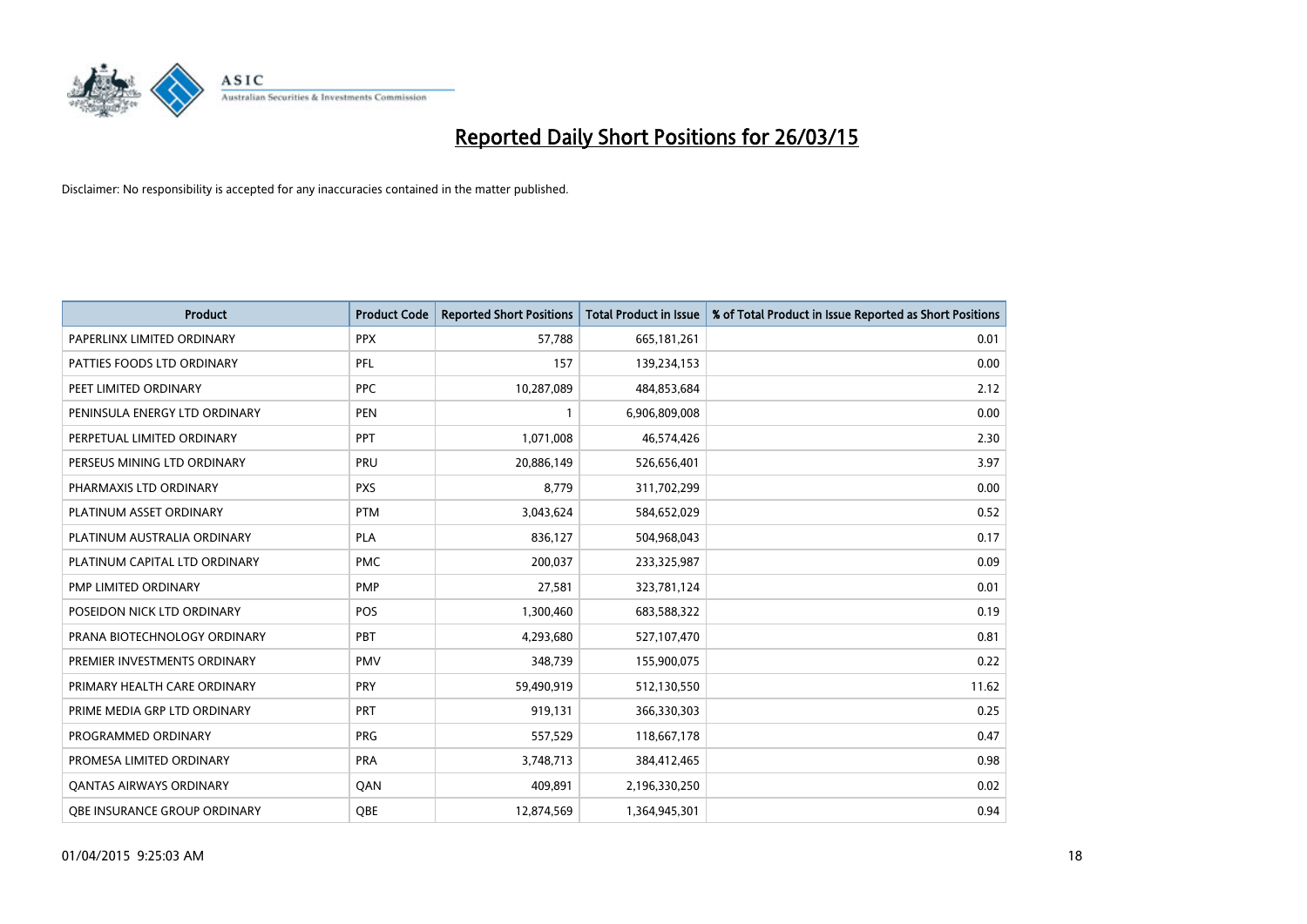

| <b>Product</b>                      | <b>Product Code</b> | <b>Reported Short Positions</b> | <b>Total Product in Issue</b> | % of Total Product in Issue Reported as Short Positions |
|-------------------------------------|---------------------|---------------------------------|-------------------------------|---------------------------------------------------------|
| <b>QUBE HOLDINGS LTD ORDINARY</b>   | QUB                 | 2,011,112                       | 1,054,428,076                 | 0.19                                                    |
| QUICKSTEP HOLDINGS ORDINARY         | QHL                 | 50,000                          | 397,873,501                   | 0.01                                                    |
| RAMSAY HEALTH CARE ORDINARY         | <b>RHC</b>          | 468,980                         | 202,081,252                   | 0.23                                                    |
| <b>RCG CORPORATION LTD ORDINARY</b> | <b>RCG</b>          | 1,027,095                       | 268,408,625                   | 0.38                                                    |
| <b>RCR TOMLINSON ORDINARY</b>       | <b>RCR</b>          | 584,585                         | 138,745,453                   | 0.42                                                    |
| <b>REA GROUP ORDINARY</b>           | <b>REA</b>          | 1,898,218                       | 131,714,699                   | 1.44                                                    |
| <b>RECALL HOLDINGS LTD ORDINARY</b> | <b>REC</b>          | 277,465                         | 313,674,711                   | 0.09                                                    |
| RECKON LIMITED ORDINARY             | <b>RKN</b>          | 1,496,055                       | 112,084,762                   | 1.33                                                    |
| <b>RED 5 LIMITED ORDINARY</b>       | <b>RED</b>          | 174,739                         | 759,451,008                   | 0.02                                                    |
| <b>RED FORK ENERGY ORDINARY</b>     | <b>RFE</b>          | 112,160                         | 501,051,719                   | 0.02                                                    |
| REDBANK ENERGY LTD ORDINARY         | AEJ                 | 13                              | 786,287                       | 0.00                                                    |
| REGIONAL EXPRESS ORDINARY           | <b>REX</b>          | 28,422                          | 110,154,375                   | 0.03                                                    |
| REGIS HEALTHCARE LTD ORDINARY       | <b>REG</b>          | 490,432                         | 300,345,797                   | 0.16                                                    |
| <b>REGIS RESOURCES ORDINARY</b>     | <b>RRL</b>          | 29,238,304                      | 499,781,595                   | 5.85                                                    |
| RESMED INC CDI 10:1                 | <b>RMD</b>          | 3,354,728                       | 1,403,838,170                 | 0.24                                                    |
| <b>RESOLUTE MINING ORDINARY</b>     | <b>RSG</b>          | 9,701,213                       | 641,189,223                   | 1.51                                                    |
| <b>RESOURCE GENERATION ORDINARY</b> | <b>RES</b>          | 1                               | 581,380,338                   | 0.00                                                    |
| <b>RETAIL FOOD GROUP ORDINARY</b>   | <b>RFG</b>          | 4,659,505                       | 160,321,903                   | 2.91                                                    |
| REX MINERALS LIMITED ORDINARY       | <b>RXM</b>          | 718,032                         | 220,519,784                   | 0.33                                                    |
| RIO TINTO LIMITED ORDINARY          | <b>RIO</b>          | 5,920,753                       | 435,758,720                   | 1.36                                                    |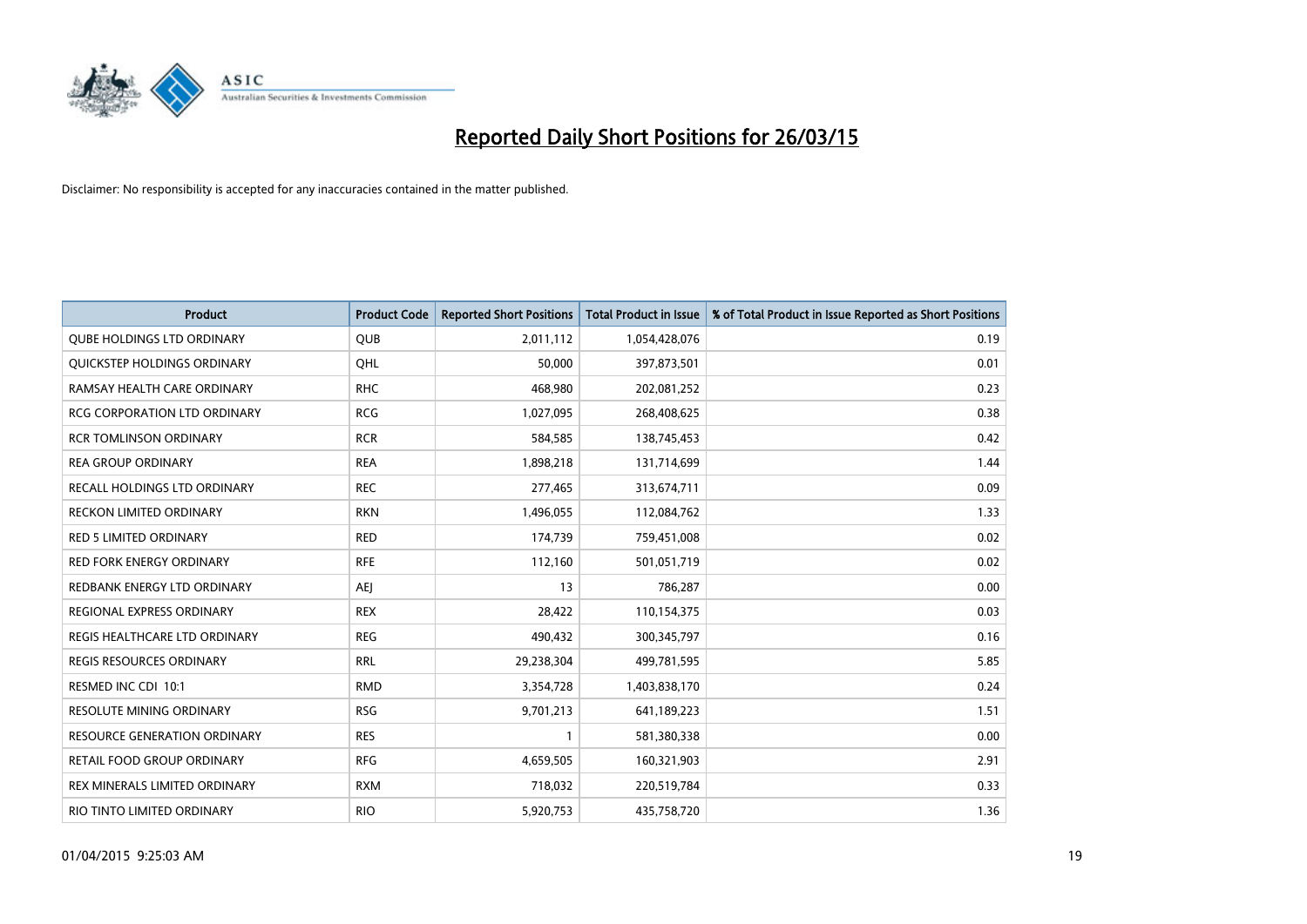

| <b>Product</b>                        | <b>Product Code</b> | <b>Reported Short Positions</b> | <b>Total Product in Issue</b> | % of Total Product in Issue Reported as Short Positions |
|---------------------------------------|---------------------|---------------------------------|-------------------------------|---------------------------------------------------------|
| <b>RNY PROPERTY TRUST UNITS</b>       | <b>RNY</b>          | 1,000                           | 263,413,889                   | 0.00                                                    |
| <b>ROX RESOURCES ORDINARY</b>         | <b>RXL</b>          | 5,523,255                       | 850,540,095                   | 0.65                                                    |
| ROYAL WOLF HOLDINGS ORDINARY          | <b>RWH</b>          | 176,729                         | 100,387,052                   | 0.18                                                    |
| SAI GLOBAL LIMITED ORDINARY           | SAI                 | 653,915                         | 211,761,727                   | 0.31                                                    |
| SALMAT LIMITED ORDINARY               | <b>SLM</b>          | 11,073                          | 159,812,799                   | 0.01                                                    |
| SAMSON OIL & GAS LTD ORDINARY         | SSN                 | 1,444,800                       | 2,837,782,022                 | 0.05                                                    |
| SANDFIRE RESOURCES ORDINARY           | <b>SFR</b>          | 327,012                         | 156,428,011                   | 0.21                                                    |
| <b>SANTOS LTD ORDINARY</b>            | <b>STO</b>          | 33,064,965                      | 982,479,557                   | 3.37                                                    |
| SARACEN MINERAL ORDINARY              | SAR                 | 3,224,766                       | 792,784,738                   | 0.41                                                    |
| SCA PROPERTY GROUP STAPLED SECURITIES | SCP                 | 15,459,442                      | 650,839,582                   | 2.38                                                    |
| <b>SCENTRE GRP STAPLED</b>            | <b>SCG</b>          | 15,674,605                      | 5,324,296,678                 | 0.29                                                    |
| SEDGMAN LIMITED ORDINARY              | SDM                 | 543,805                         | 227,059,277                   | 0.24                                                    |
| SEEK LIMITED ORDINARY                 | <b>SEK</b>          | 13,338,437                      | 344,076,965                   | 3.88                                                    |
| SELECT HARVESTS ORDINARY              | SHV                 | 1,210,910                       | 70,940,874                    | 1.71                                                    |
| SENEX ENERGY LIMITED ORDINARY         | <b>SXY</b>          | 93,443,589                      | 1,149,657,377                 | 8.13                                                    |
| SEVEN GROUP HOLDINGS ORDINARY         | <b>SVW</b>          | 7,763,838                       | 296,260,281                   | 2.62                                                    |
| SEVEN WEST MEDIA LTD ORDINARY         | <b>SWM</b>          | 50,409,142                      | 999,160,872                   | 5.05                                                    |
| SHINE CORPORATE ORDINARY              | SHJ                 | 371,010                         | 172,400,081                   | 0.22                                                    |
| SIGMA PHARMACEUTICAL ORDINARY         | <b>SIP</b>          | 16,456,422                      | 1,093,424,867                 | 1.51                                                    |
| SILEX SYSTEMS ORDINARY                | <b>SLX</b>          | 4,772,970                       | 170,467,339                   | 2.80                                                    |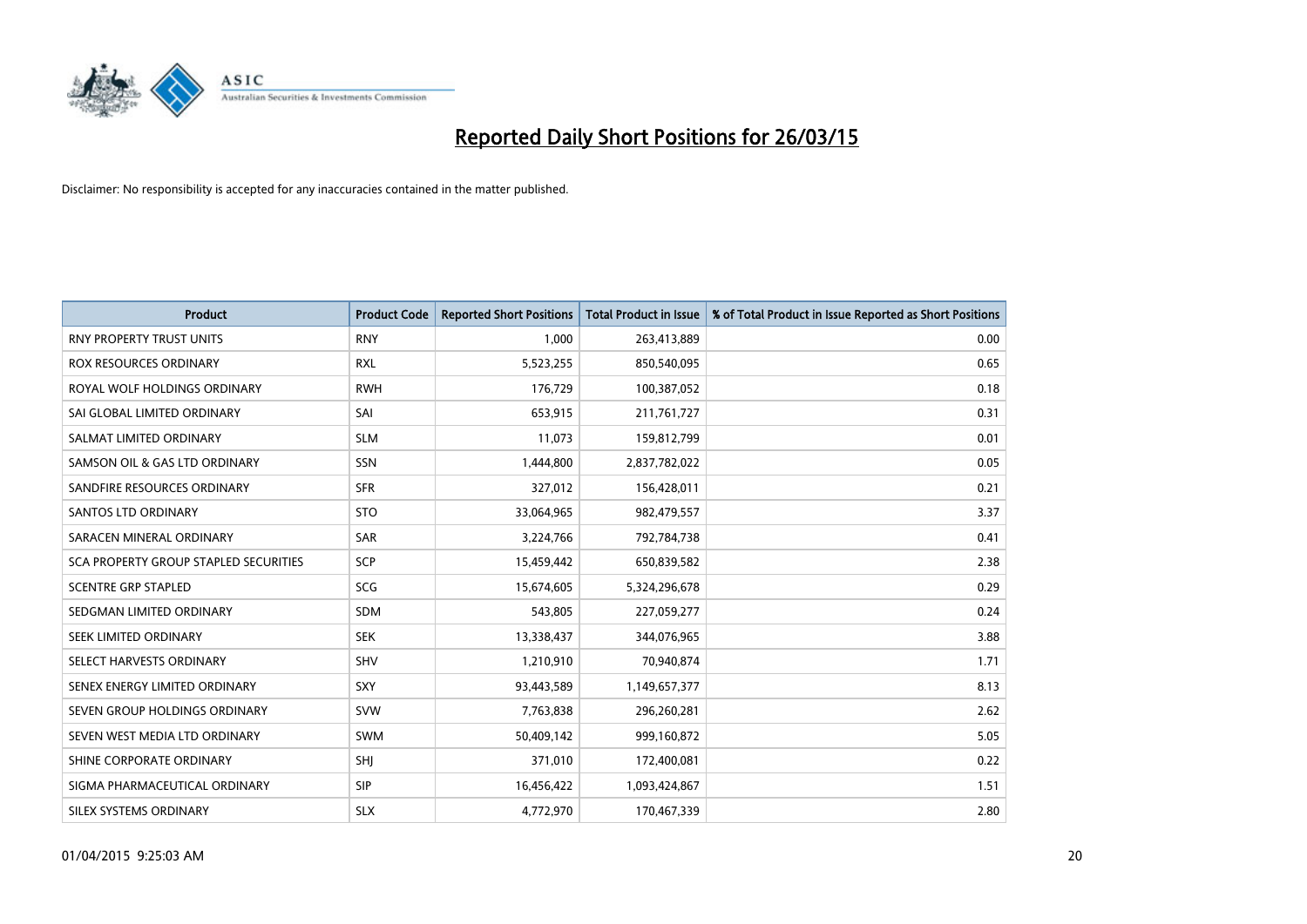

| <b>Product</b>                           | <b>Product Code</b> | <b>Reported Short Positions</b> | <b>Total Product in Issue</b> | % of Total Product in Issue Reported as Short Positions |
|------------------------------------------|---------------------|---------------------------------|-------------------------------|---------------------------------------------------------|
| SILVER CHEF LIMITED ORDINARY             | SIV                 | 16,661                          | 29,763,389                    | 0.06                                                    |
| SILVER LAKE RESOURCE ORDINARY            | <b>SLR</b>          | 17,964,702                      | 503,233,971                   | 3.57                                                    |
| SIMS METAL MGMT LTD ORDINARY             | SGM                 | 17,429,804                      | 204,795,889                   | 8.51                                                    |
| SINGAPORE TELECOMM. CHESS DEPOSITARY INT | SGT                 | 2,562,383                       | 130,397,705                   | 1.97                                                    |
| SINO GAS ENERGY ORDINARY                 | <b>SEH</b>          | 12,230,072                      | 1,544,247,358                 | 0.79                                                    |
| SIRIUS RESOURCES NL ORDINARY             | <b>SIR</b>          | 17,351,558                      | 341,638,269                   | 5.08                                                    |
| SIRTEX MEDICAL ORDINARY                  | <b>SRX</b>          | 260,168                         | 56,530,231                    | 0.46                                                    |
| SKILLED GROUP LTD ORDINARY               | <b>SKE</b>          | 6,233,168                       | 235,898,291                   | 2.64                                                    |
| <b>SKY NETWORK ORDINARY</b>              | <b>SKT</b>          | 193,538                         | 389,139,785                   | 0.05                                                    |
| SKYCITY ENT GRP LTD ORDINARY             | <b>SKC</b>          | 8,899,095                       | 587,472,741                   | 1.51                                                    |
| <b>SLATER &amp; GORDON ORDINARY</b>      | SGH                 | 6,672,400                       | 209,730,529                   | 3.18                                                    |
| SMS MANAGEMENT, ORDINARY                 | SMX                 | 916,619                         | 69,318,017                    | 1.32                                                    |
| SONIC HEALTHCARE ORDINARY                | SHL                 | 3,305,427                       | 401,961,556                   | 0.82                                                    |
| SOUL PATTINSON (W.H) ORDINARY            | SOL                 | 105,237                         | 239,395,320                   | 0.04                                                    |
| SPARK INFRASTRUCTURE STAPLED US PROHIBT. | SKI                 | 44,995,143                      | 1,466,360,128                 | 3.07                                                    |
| SPARK NEW ZEALAND ORDINARY               | <b>SPK</b>          | 7,670,514                       | 1,834,783,488                 | 0.42                                                    |
| SPDR 200 FUND ETF UNITS                  | <b>STW</b>          | 14,714                          | 48,005,598                    | 0.03                                                    |
| SPECIALTY FASHION ORDINARY               | <b>SFH</b>          | 31,994                          | 192,236,121                   | 0.02                                                    |
| SPOTLESS GRP HLD LTD ORDINARY            | <b>SPO</b>          | 43,936,067                      | 1,098,290,178                 | 4.00                                                    |
| ST BARBARA LIMITED ORDINARY              | <b>SBM</b>          | 7,519,201                       | 495,102,525                   | 1.52                                                    |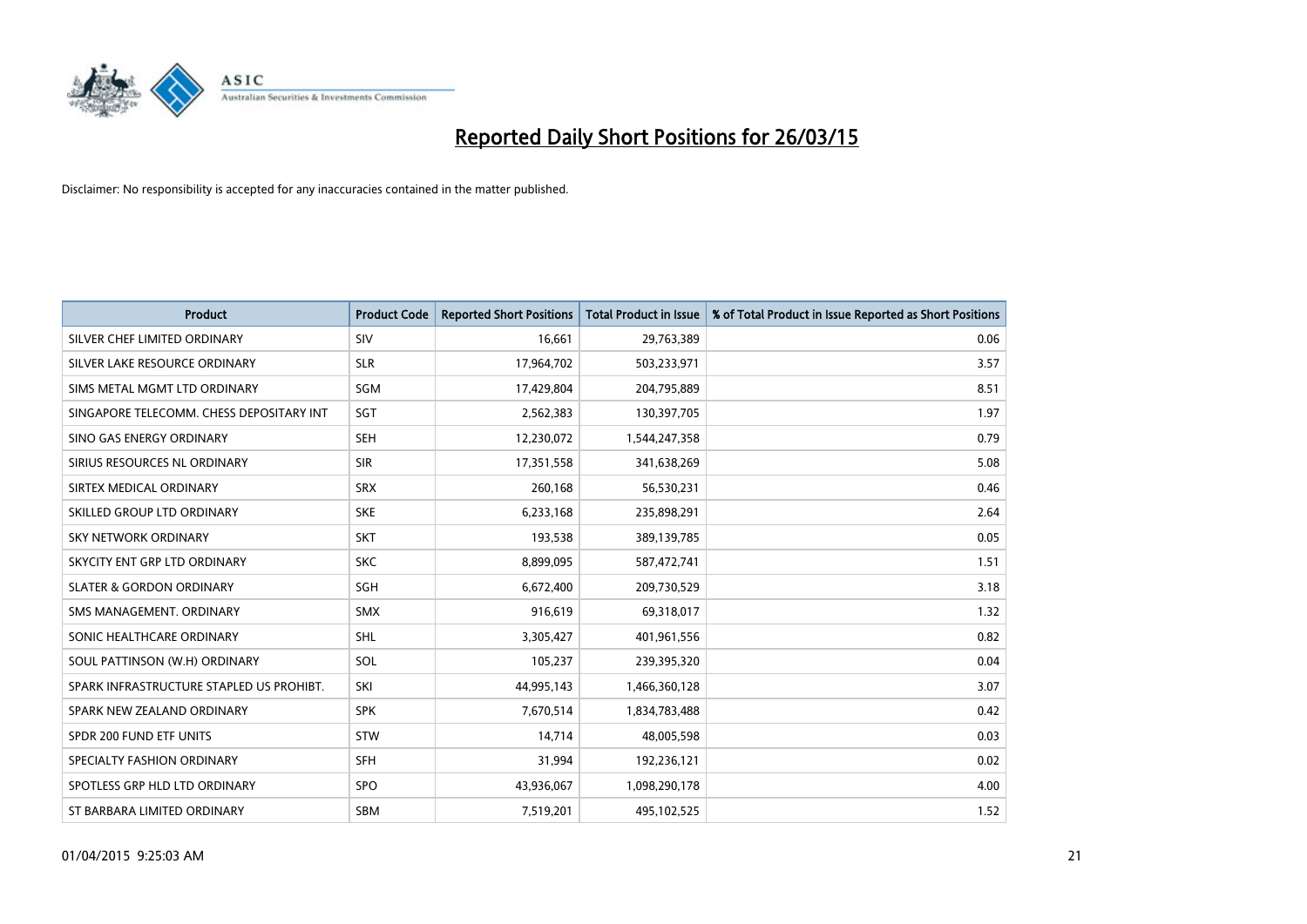

| <b>Product</b>                   | <b>Product Code</b> | <b>Reported Short Positions</b> | <b>Total Product in Issue</b> | % of Total Product in Issue Reported as Short Positions |
|----------------------------------|---------------------|---------------------------------|-------------------------------|---------------------------------------------------------|
| STARPHARMA HOLDINGS ORDINARY     | <b>SPL</b>          | 7,118,926                       | 319,138,501                   | 2.23                                                    |
| STEADFAST GROUP LTD ORDINARY     | <b>SDF</b>          | 9,390,289                       | 741,449,461                   | 1.27                                                    |
| STHN CROSS MEDIA ORDINARY        | <b>SXL</b>          | 24,833,016                      | 732,319,622                   | 3.39                                                    |
| STOCKLAND UNITS/ORD STAPLED      | SGP                 | 5,878,831                       | 2,361,717,862                 | 0.25                                                    |
| STRAITS RES LTD. ORDINARY        | SRO                 | 20,212                          | 1,217,730,293                 | 0.00                                                    |
| STRIKE ENERGY LTD ORDINARY       | <b>STX</b>          | 100,000                         | 833,330,946                   | 0.01                                                    |
| STW COMMUNICATIONS ORDINARY      | SGN                 | 14,022,375                      | 409,699,000                   | 3.42                                                    |
| SUNCORP GROUP LTD ORDINARY       | <b>SUN</b>          | 6,003,964                       | 1,286,600,980                 | 0.47                                                    |
| SUNDANCE ENERGY ORDINARY         | <b>SEA</b>          | 5,027,339                       | 549,351,227                   | 0.92                                                    |
| SUNDANCE RESOURCES ORDINARY      | <b>SDL</b>          | 59,117,026                      | 3,110,250,938                 | 1.90                                                    |
| SUNLAND GROUP LTD ORDINARY       | <b>SDG</b>          | 134,373                         | 181,710,087                   | 0.07                                                    |
| SUPER RET REP LTD ORDINARY       | <b>SUL</b>          | 15,834,129                      | 197,030,571                   | 8.04                                                    |
| SURFSTITCH GROUP LTD ORDINARY    | <b>SRF</b>          | 89,001                          | 214, 101, 735                 | 0.04                                                    |
| SWICK MINING ORDINARY            | <b>SWK</b>          | 65,000                          | 217,643,703                   | 0.03                                                    |
| SYD AIRPORT STAPLED US PROHIBIT. | SYD                 | 20,156,270                      | 2,216,216,041                 | 0.91                                                    |
| SYRAH RESOURCES ORDINARY         | <b>SYR</b>          | 6,182,428                       | 165,223,076                   | 3.74                                                    |
| TABCORP HOLDINGS LTD ORDINARY    | <b>TAH</b>          | 17,570,977                      | 829,399,821                   | 2.12                                                    |
| TALISMAN MINING ORDINARY         | <b>TLM</b>          | $\mathbf{1}$                    | 131,538,627                   | 0.00                                                    |
| TAP OIL LIMITED ORDINARY         | <b>TAP</b>          | 19,288                          | 243,288,334                   | 0.01                                                    |
| TASSAL GROUP LIMITED ORDINARY    | <b>TGR</b>          | 254,189                         | 146,897,115                   | 0.17                                                    |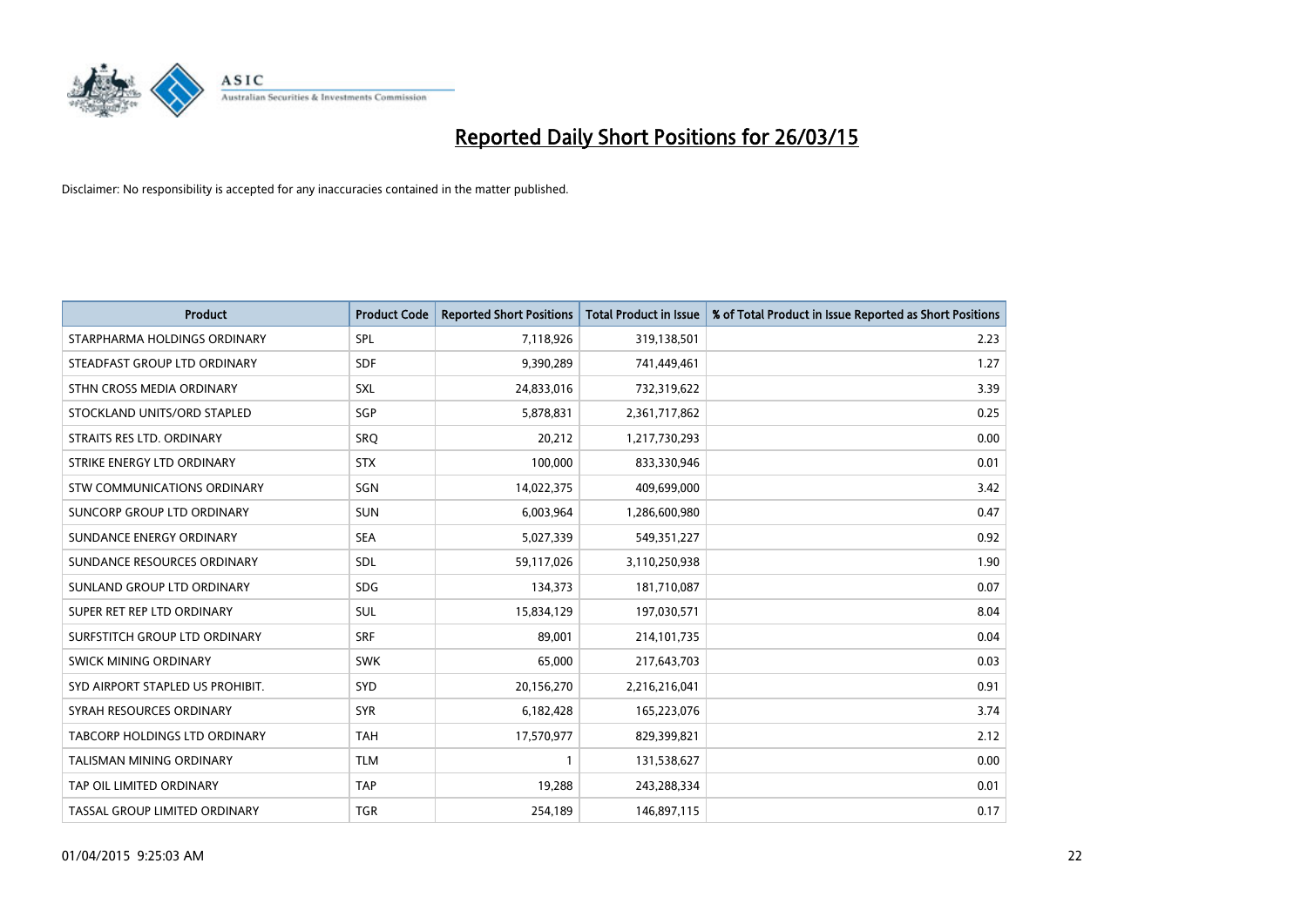

| <b>Product</b>                       | <b>Product Code</b> | <b>Reported Short Positions</b> | <b>Total Product in Issue</b> | % of Total Product in Issue Reported as Short Positions |
|--------------------------------------|---------------------|---------------------------------|-------------------------------|---------------------------------------------------------|
| <b>TATTS GROUP LTD ORDINARY</b>      | <b>TTS</b>          | 14,376,815                      | 1,446,215,698                 | 0.99                                                    |
| TECHNOLOGY ONE ORDINARY              | <b>TNE</b>          | 1,725,432                       | 309,209,455                   | 0.56                                                    |
| <b>TELSTRA CORPORATION, ORDINARY</b> | <b>TLS</b>          | 15,097,052                      | 12,225,655,836                | 0.12                                                    |
| TEN NETWORK HOLDINGS ORDINARY        | <b>TEN</b>          | 129,494,255                     | 2,630,984,596                 | 4.92                                                    |
| TERANGA GOLD CORP CDI 1:1            | <b>TGZ</b>          | 1,374                           | 68,637,175                    | 0.00                                                    |
| TFS CORPORATION LTD ORDINARY         | <b>TFC</b>          | 15,360,509                      | 326,983,445                   | 4.70                                                    |
| THE REJECT SHOP ORDINARY             | <b>TRS</b>          | 1,519,506                       | 28,844,648                    | 5.27                                                    |
| THINK CHILDCARE EDU ORDINARY         | <b>TNK</b>          | 500,000                         | 39,600,000                    | 1.26                                                    |
| THORN GROUP LIMITED ORDINARY         | <b>TGA</b>          | 17,256                          | 151,337,839                   | 0.01                                                    |
| <b>TIGER RESOURCES ORDINARY</b>      | <b>TGS</b>          | 6,570,071                       | 1,143,541,406                 | 0.57                                                    |
| TOLL HOLDINGS LTD ORDINARY           | <b>TOL</b>          | 1,197,863                       | 717,437,878                   | 0.17                                                    |
| TORO ENERGY LIMITED ORDINARY         | <b>TOE</b>          |                                 | 1,903,769,581                 | 0.00                                                    |
| TOWER LIMITED ORDINARY               | <b>TWR</b>          | 793                             | 178,145,130                   | 0.00                                                    |
| TOX FREE SOLUTIONS ORDINARY          | <b>TOX</b>          | 709,124                         | 133,752,359                   | 0.53                                                    |
| TPG TELECOM LIMITED ORDINARY         | <b>TPM</b>          | 14,164,043                      | 793,808,141                   | 1.78                                                    |
| TRADE ME GROUP ORDINARY              | <b>TME</b>          | 3,739,255                       | 396,830,595                   | 0.94                                                    |
| TRANSFIELD SERVICES ORDINARY         | <b>TSE</b>          | 7,523,152                       | 512,457,716                   | 1.47                                                    |
| TRANSPACIFIC INDUST. ORDINARY        | <b>TPI</b>          | 99,391,515                      | 1,579,914,690                 | 6.29                                                    |
| TRANSURBAN GROUP TRIPLE STAPLED SEC. | <b>TCL</b>          | 11,208,051                      | 1,914,461,916                 | 0.59                                                    |
| TREASURY GROUP ORDINARY              | <b>TRG</b>          | 127,993                         | 27,604,144                    | 0.46                                                    |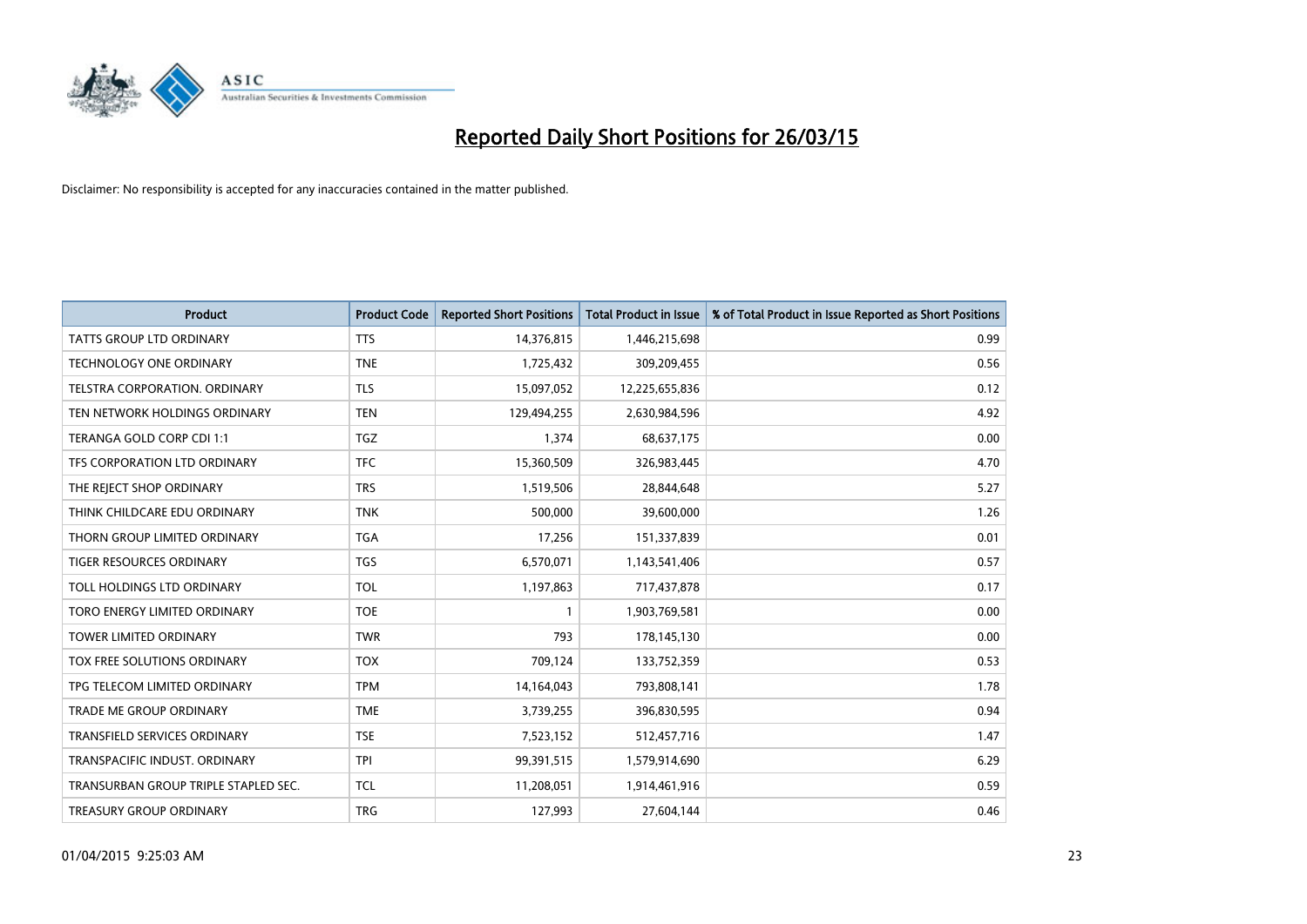

| <b>Product</b>                       | <b>Product Code</b> | <b>Reported Short Positions</b> | <b>Total Product in Issue</b> | % of Total Product in Issue Reported as Short Positions |
|--------------------------------------|---------------------|---------------------------------|-------------------------------|---------------------------------------------------------|
| TREASURY WINE ESTATE ORDINARY        | <b>TWE</b>          | 15,057,497                      | 651,261,403                   | 2.31                                                    |
| TRITON MIN LTD ORDINARY              | <b>TON</b>          | 120,000                         | 327,438,242                   | 0.04                                                    |
| TROY RESOURCES LTD ORDINARY          | <b>TRY</b>          | 4,766,108                       | 195,265,161                   | 2.44                                                    |
| <b>UGL LIMITED ORDINARY</b>          | UGL                 | 18,480,270                      | 166,511,240                   | 11.10                                                   |
| UNILIFE CORPORATION CDI 6:1          | <b>UNS</b>          | 120,000                         | 267,390,162                   | 0.04                                                    |
| UNITY MINING LTD ORDINARY            | <b>UML</b>          | 320,000                         | 1,140,312,866                 | 0.03                                                    |
| UXC LIMITED ORDINARY                 | <b>UXC</b>          | 411,240                         | 331,770,881                   | 0.12                                                    |
| VEDA GROUP LTD ORDINARY              | <b>VED</b>          | 10,871,865                      | 842,055,406                   | 1.29                                                    |
| VILLA WORLD LTD, ORDINARY            | <b>VLW</b>          | 178,535                         | 110,344,277                   | 0.16                                                    |
| <b>VILLAGE ROADSHOW LTD ORDINARY</b> | <b>VRL</b>          | 4,115,158                       | 159,522,488                   | 2.58                                                    |
| <b>VIRGIN AUS HLDG LTD ORDINARY</b>  | <b>VAH</b>          | 31,555,789                      | 3,524,912,131                 | 0.90                                                    |
| <b>VIRTUS HEALTH LTD ORDINARY</b>    | <b>VRT</b>          | 3,840,301                       | 79,935,938                    | 4.80                                                    |
| <b>VISION EYE INSTITUTE ORDINARY</b> | <b>VEI</b>          | 343,685                         | 179,085,861                   | 0.19                                                    |
| VNGD ALL-WORLD EX-US CDI 1:1         | <b>VEU</b>          | 6,490                           | 6,455,067                     | 0.10                                                    |
| <b>VOCATION LTD ORDINARY</b>         | <b>VET</b>          | 3,949,901                       | 230,000,000                   | 1.72                                                    |
| <b>VOCUS COMMS LTD ORDINARY</b>      | <b>VOC</b>          | 6,082,189                       | 105,441,949                   | 5.77                                                    |
| WARRNAMBOOL CHEESE ORDINARY          | <b>WCB</b>          | 19                              | 56,098,797                    | 0.00                                                    |
| WATPAC LIMITED ORDINARY              | <b>WTP</b>          | 4,251,117                       | 189,258,397                   | 2.25                                                    |
| <b>WDS LIMITED ORDINARY</b>          | <b>WDS</b>          | 50,000                          | 144,740,614                   | 0.03                                                    |
| <b>WEBJET LIMITED ORDINARY</b>       | <b>WEB</b>          | 730,098                         | 80,397,959                    | 0.91                                                    |